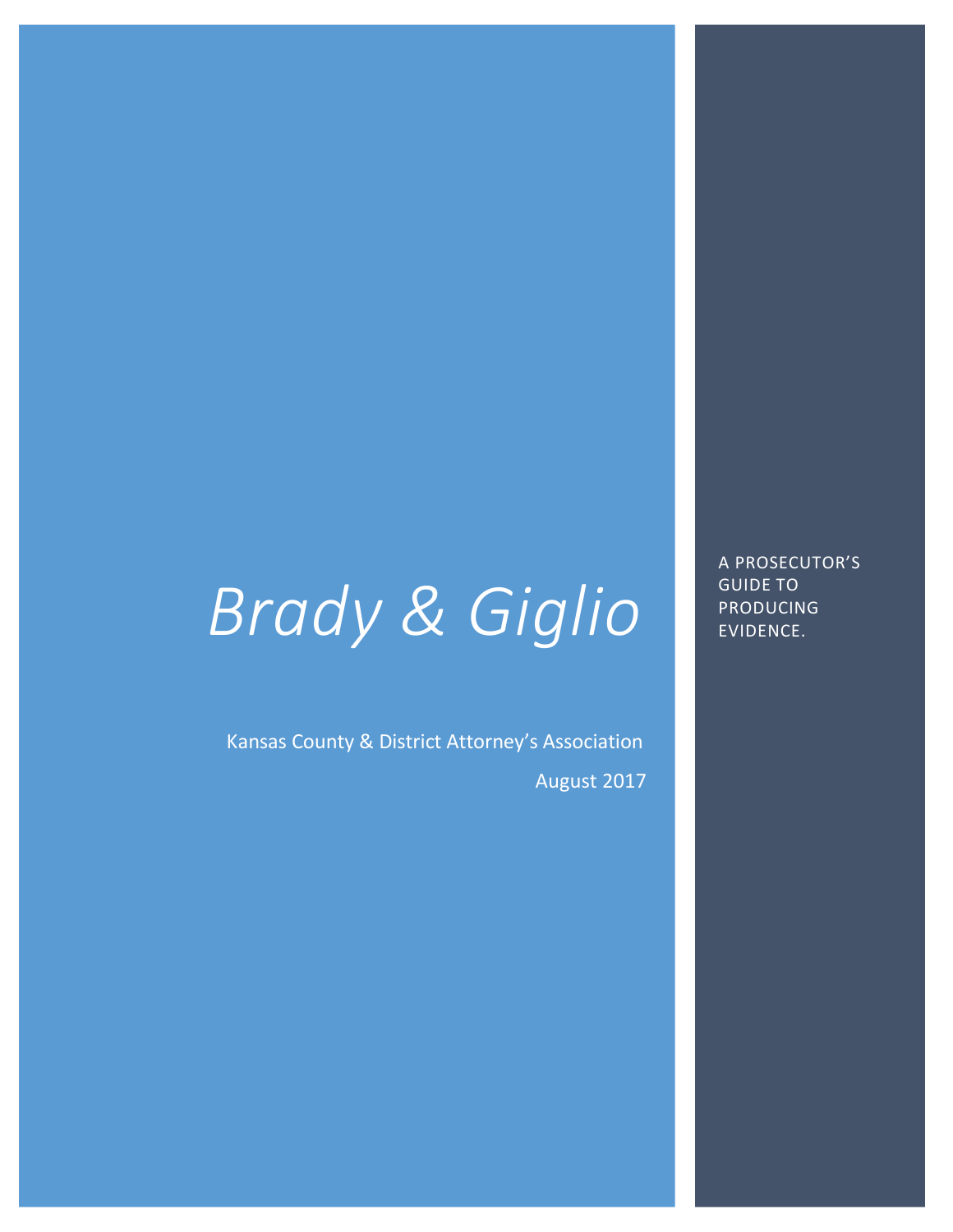# FOREWARD

The *Brady/Giglio* cases and their progeny impose a complex framework of requirements upon prosecutors regarding their duty to disclose material exculpatory evidence to defendants. This complex body of law is not easily summarized, and each office and attorney should diligently research specific case issues as they arise. Additionally, each individual office must decide which policies and procedures to enact to ensure compliance with these duties. This manual is meant to be a resource and starting point for such issues. As with any legal research, care should be exercised when relying upon cited cases and attorneys are responsible for ensuring the viability of the laws cited.

KCDAA would like to thank the Michigan Prosecuting Attorney's Coordinating Council for use of their materials in putting together this manual.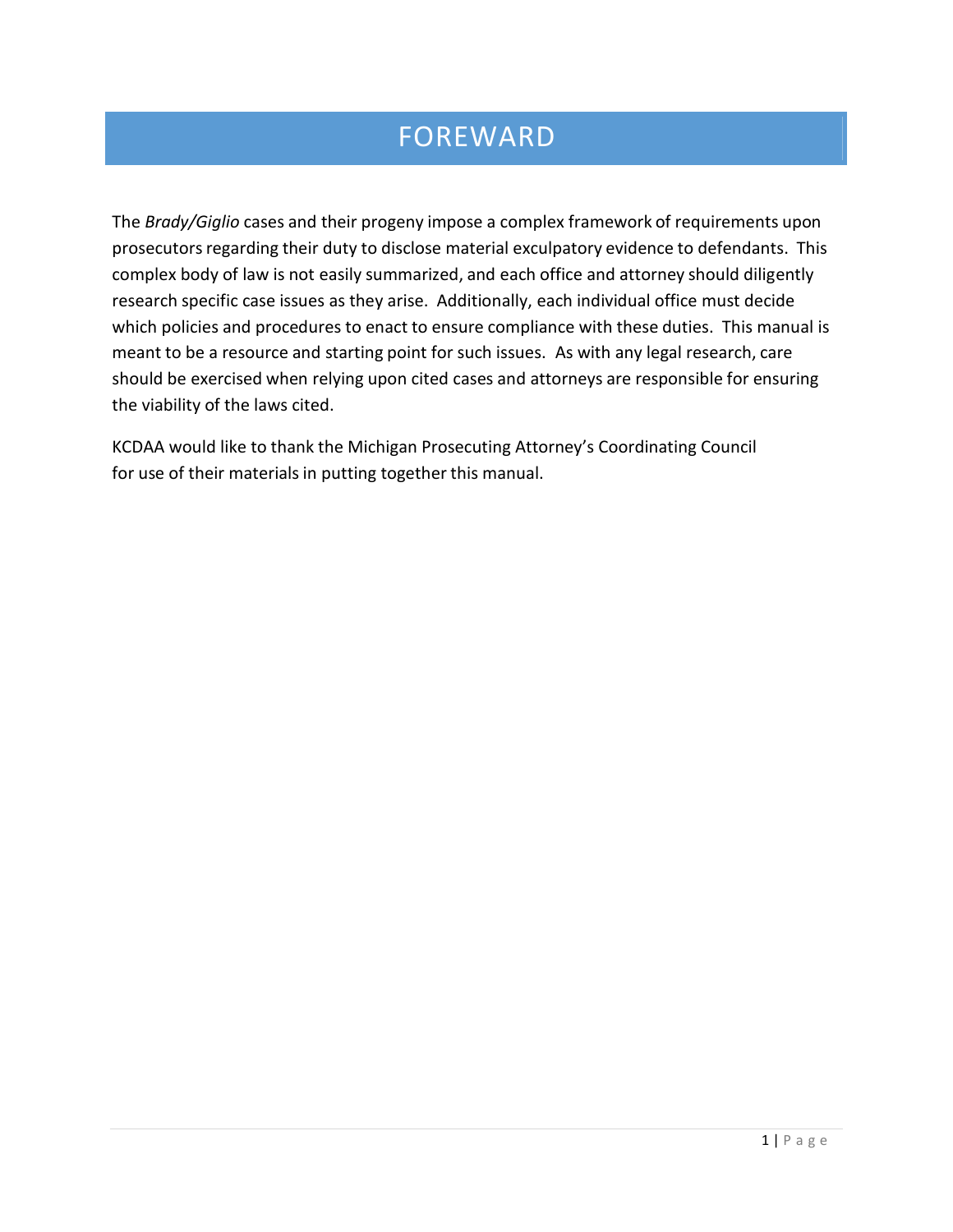

"The [prosecuting attorney] is the representative not of an ordinary party to a controversy, but of a sovereignty whose obligation to govern impartially is as compelling as its obligation to govern at all; and whose interest, therefore, in a criminal prosecution is not that it shall win a case, but that justice shall be done. As such, he is in a peculiar and very definite sense the servant of the law, the twofold aim of which is that guilt shall not escape or innocence suffer. He may prosecute with earnestness and vigor-indeed, he should do so. But, while he may strike hard blows, he is not at liberty to strike foul ones. It is as much his duty to refrain from improper methods calculated to produce a wrongful conviction as it is to use every legitimate means to bring about a just one."

 *Berger v United States*, 295 US 78, 88; 55 S Ct 629, 633; 79 L Ed 1314 (1935).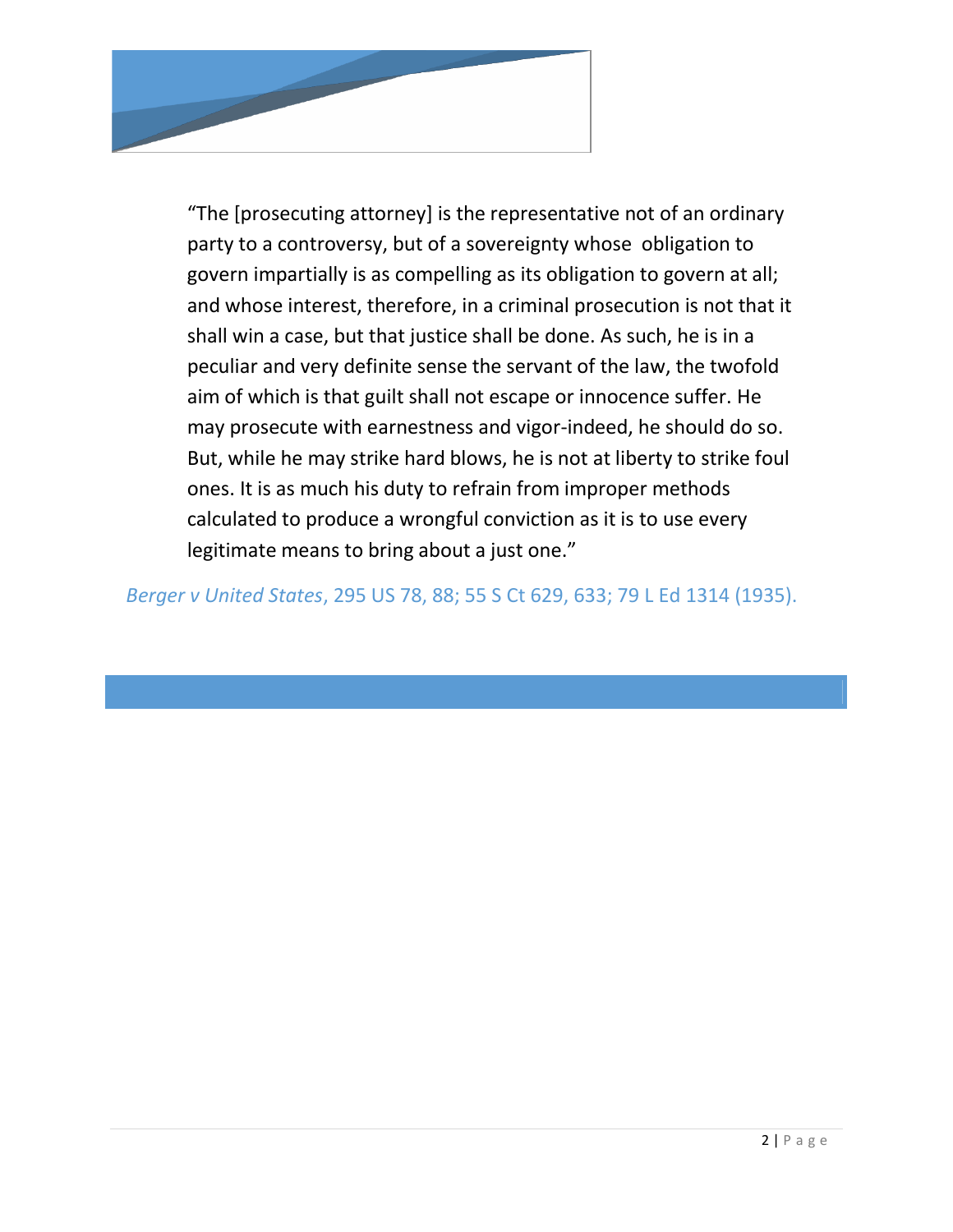# THE SPECIAL RESPONSIBILITIES OF A PROSECUTOR

Although the ethical duties that apply to all attorneys apply equally to prosecutors, there are additional ethical responsibilities applicable solely to prosecutors.

#### **KRPC 3.8 Advocate: Special Responsibilities of a Prosecutor**

The prosecutor in a criminal case shall:

- (a) refrain from prosecuting a charge that the prosecutor knows is not supported by probable cause;
- (b) make reasonable efforts to assure that the accused has been advised of the right to, and the procedure for obtaining, counsel and has been given reasonable opportunity to obtain counsel;
- (c) not seek to obtain from an unrepresented accused a waiver of important pretrial rights, such as the right to a preliminary hearing;
- (d) make timely disclosure to the defense of all evidence or information known to the prosecutor that tends to negate the guilt of the accused or mitigates the offense, and, in connection with sentencing, disclose to the defense and the tribunal all unprivileged mitigating information known to the prosecutor, except when the prosecutor is relieved of this responsibility by a protective order of the tribunal; and
- (e) not subpoena a lawyer in a grand jury or other criminal proceeding to present evidence about a past or present client unless the prosecutor reasonably believes:
	- (1) the information sought is not protected from disclosure by any applicable privilege;
	- (2) the evidence sought is essential to the successful completion of an ongoing investigation or prosecution; and
	- (3) there is no other feasible alternative to obtain the information;
- (f) except for statements that are necessary to inform the public of the nature and the extent of the prosecutor's action and that serve a legitimate law enforcement purpose, refrain from making extrajudicial comments that have a substantial likelihood of heightening public condemnation of the accused and exercise reasonable care to prevent investigators, law enforcement personnel, employees or other persons assisting or associated with the prosecutor in a criminal case from making an extrajudicial statement that the prosecutor would be prohibited from making under Rule 3.6 or this rule.

### **A PROSECUTOR'S DUTIES UNDER BRADY AND GIGLIO MUST BE VIEWED IN LIGHT OF THESE SPECIAL DUTIES AND OBLIGATIONS.**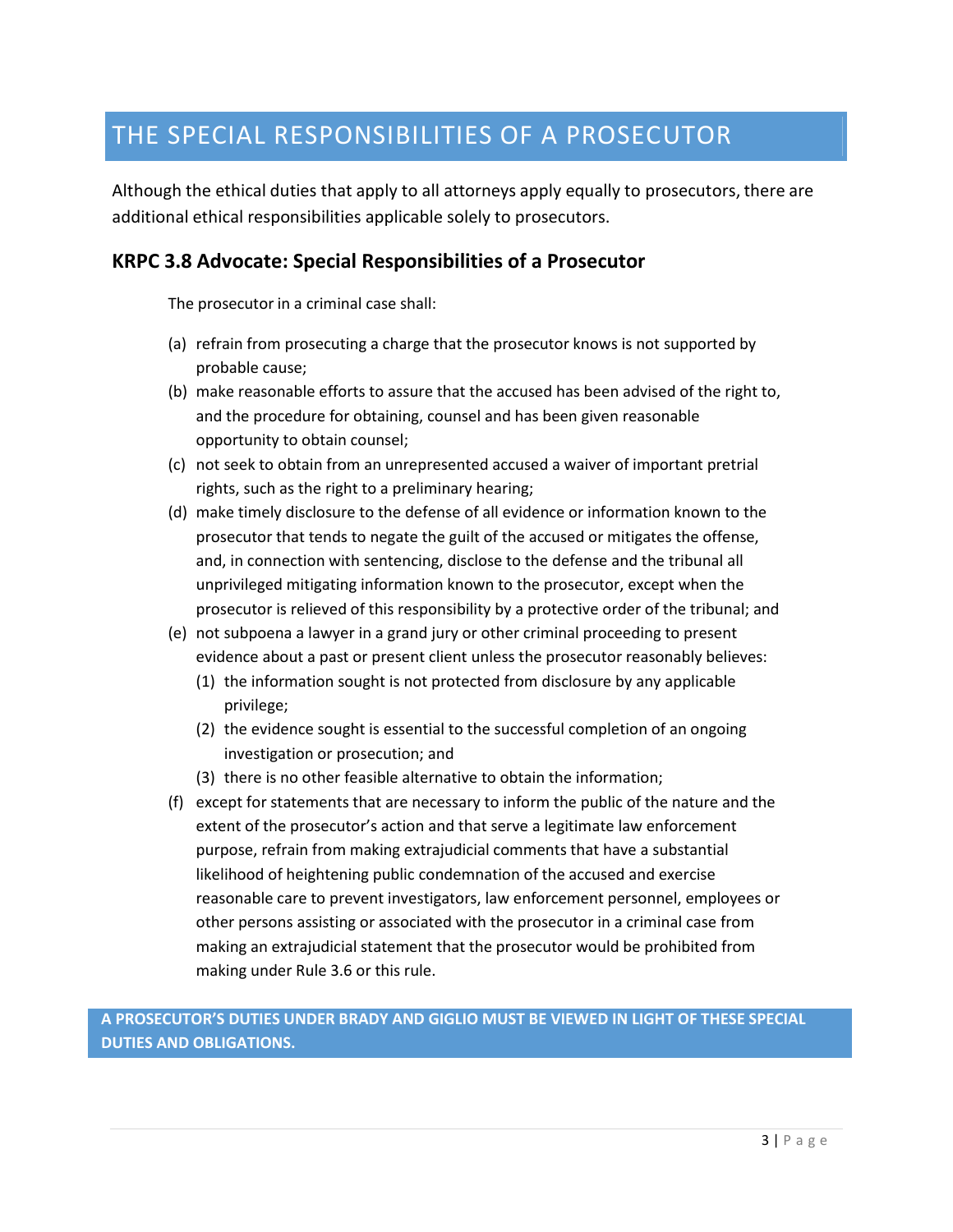# WHAT IS *BRADY* AND TO WHOM DOES IT APPLY?

# **THE DUTY TO DISCLOSE MATERIAL EXCULPATORY EVIDENCE**

In *Brady v. Maryland*, 373 US 83, 87, 83 S Ct 1194, 10 L Ed 2d 215 (1963), the United States Supreme Court held that due process requires the prosecution to disclose evidence favorable to the accused, where such evidence is material to guilt or punishment. "[S]uppression by the prosecution of evidence favorable to an accused upon request violates due process where the evidence is material either to guilt or to punishment, irrespective of the good faith or bad faith of the prosecution." *Id*. This rule is followed in Kansas, see *State v. Warrior*, 294 Kan. 484, 505- 06, 277 P.3d 1111, 1127 (2012); *See also State v. Francis*, 282 Kan. 120, 149-50, 145 P.3d 48, 71 (2006) (citing *State v. Quinn*, 219 Kan. 831, Syl. P3, 549 P.2d 1000 (1976)). It was also recently reaffirmed by the United States Supreme Court, "Under *Brady*, the State violates a defendant's right to due process if it withholds evidence that is favorable to the defense and material to the defendant's guilt or punishment." *Smith v. Cain*, 132 S. Ct. 627, 630, 181 L. Ed. 2d 571 (2012).

> The principle…is not punishment of society for misdeeds of a prosecutor but avoidance of an unfair trial to the accused. Society wins not only when the guilty are convicted but when criminal trials are fair; our system of the administration of justice suffers when any accused is treated unfairly. An inscription on the walls of the Department of Justice states the proposition candidly for the federal domain: 'The United States wins its point whenever justice is done its citizens in the courts.' A prosecution that withholds evidence on demand of an accused which, if made available, would tend to exculpate him or reduce the penalty helps shape a trial that bears heavily on the defendant. That casts the prosecutor in the role of an architect of a proceeding that does not comport with standards of justice, even though, as in the present case, his action is not 'the result of guile,'…

Brady, 373 US at 87-88.

Though seemingly simple on its face, as with many legal issues, application of the rule has resulted in a large body of case law, both state and federal, regarding to whom the rule applies, when it applies and what types of evidence must be disclosed.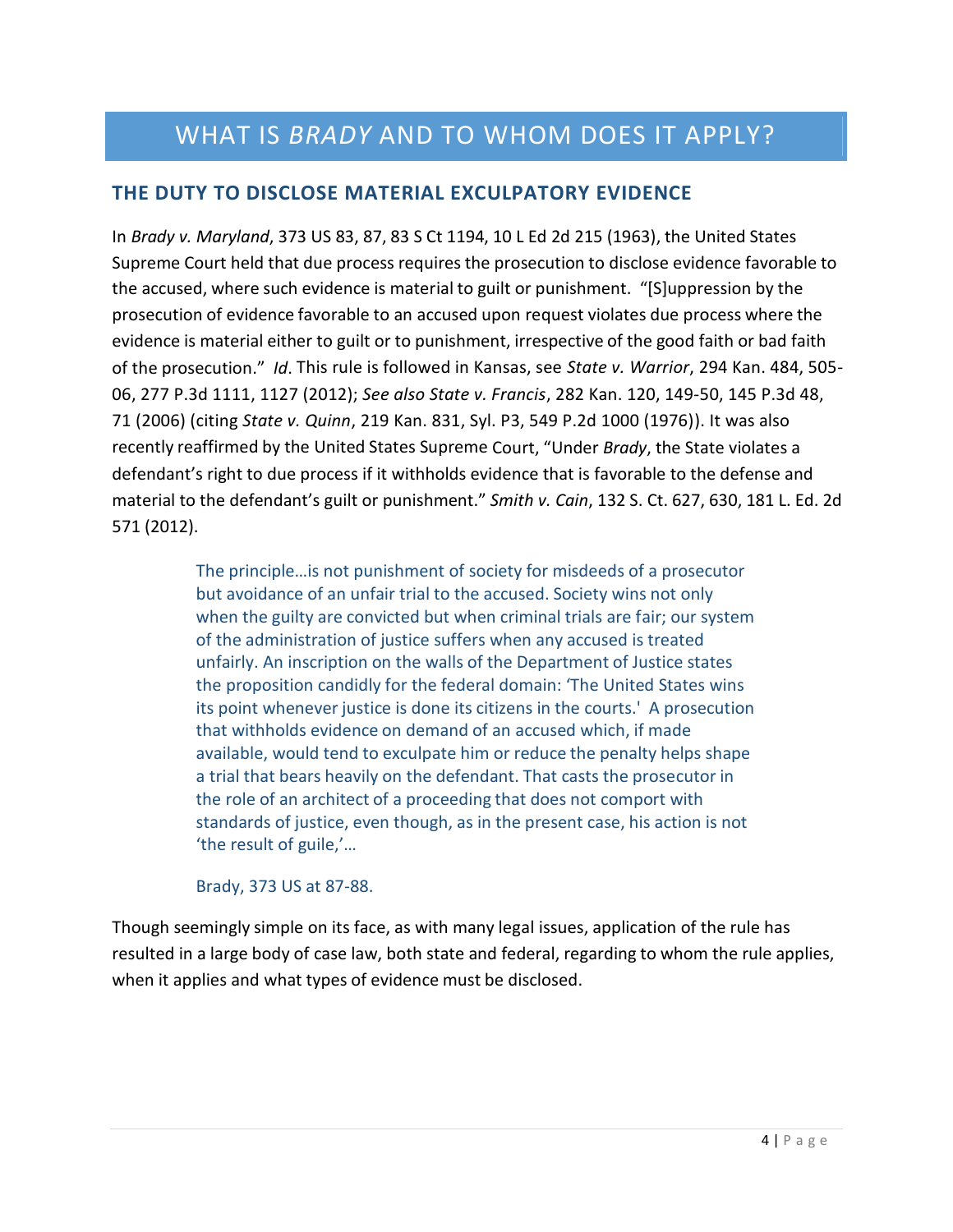# *GIGLIO***: THE REQUIREMENT TO DISCLOSE IMPEACHMENT EVIDENCE**

*Giglio v. United States*, 405 U.S. 150, 155, 92 S. Ct. 763, 31 L. Ed. 2d 104 (1972), extended the scope of *Brady* to include relevant impeachment evidence. As the Court explained in *United States v. Bagley,* 473 U.S. 667, 678, 105 S. Ct. 3375, 87 L. Ed. 2d 481 (1985), "[i]mpeachment evidence . . . falls within the *Brady* rule" (citing *Giglio*, 405 US at 154). Under *Brady*, such exculpatory evidence includes the contents of plea agreements with key government witnesses, which the prosecution must reveal. *California v. Trombetta*, 467 U.S. 479, 485 (1984). The disclosure obligation under *Brady* includes evidence that *could*  be used to impeach the credibility of a witness.

> "[W]hether the nondisclosure was a result of negligence or design, it is the responsibility of the prosecutor. The prosecutor's office is an entity and as such it is the spokesman for the Government. A promise made by one attorney must be attributed, for these purposes, to the Government. To the extent this places a burden on the large prosecution offices, procedures and regulations can be established to carry that burden and to insure communication of all relevant information on each case to every lawyer who deals with it."

*Giglio*, 405 US at 154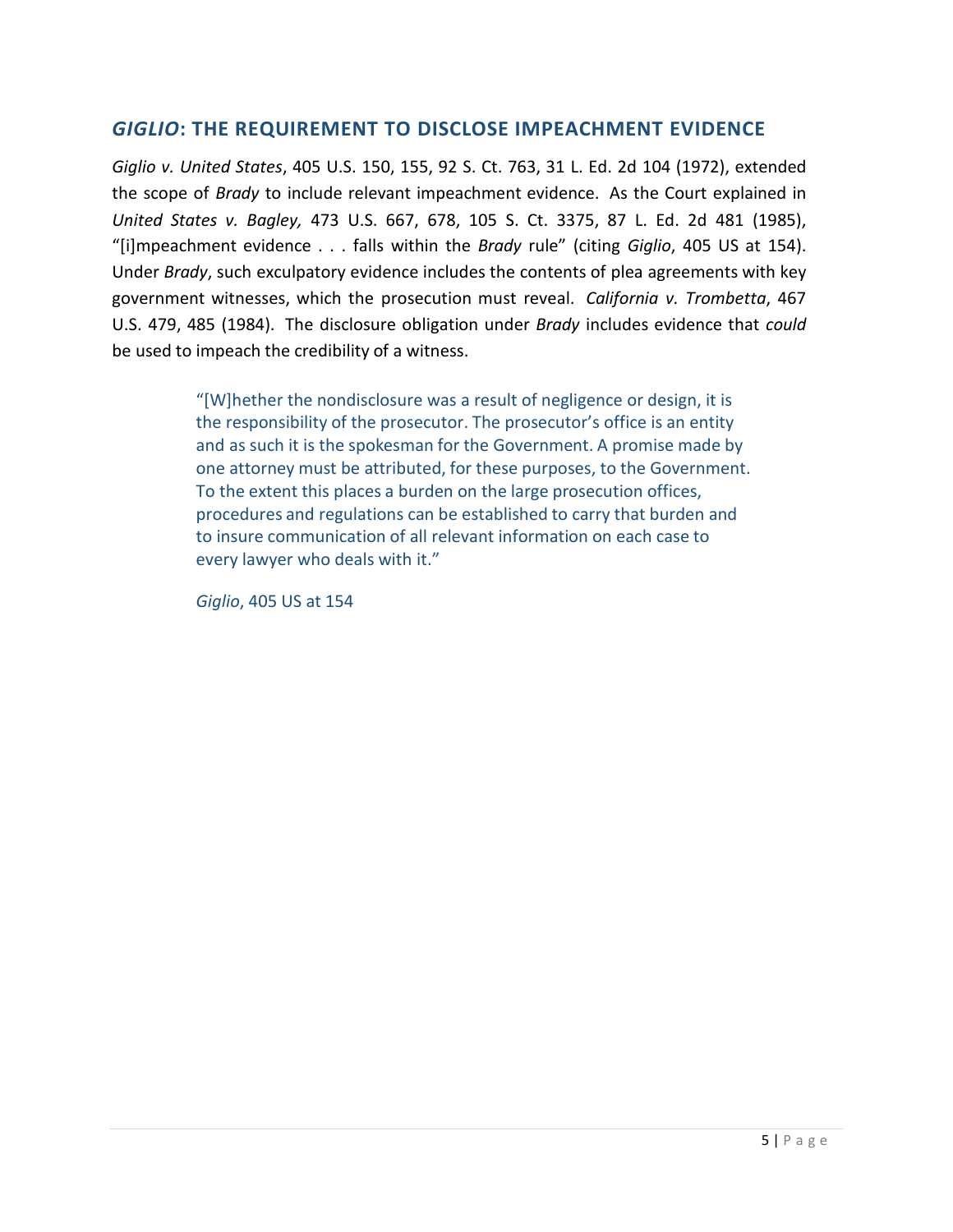# **FAVORABLE EVIDENCE KNOWN TO THE POLICE**

Although *Brady* initially imposed an absolute duty of disclosure on *prosecutors*, subsequent cases have expanded that duty to police as well. In *Kyles v. Whitley*, 514 U.S. 419, 437, 115 S. Ct. 1555, 131 L. Ed. 2d 490 (1995), the United States Supreme Court held that *Brady* encompasses evidence known only to investigators and not to the prosecutor. See also *State v. Francis*, 282 Kan. at 150 (citing *Kyles v. Whitley*, 514 U.S. 419, 438, 115 S. Ct. 1555, 131 L. Ed. 2d 490 (1995)).

Thus, to comply with *Brady* a prosecutor "has a duty to learn of any favorable evidence known to the others *acting on the government's behalf* in this case, including the police." *Strickler v. Greene,* 527 U.S. 263, 281, 119 S. Ct. 1936, 144 L Ed 2d 286 (1999) (internal quotation marks omitted, emphasis added). In *Strickler*, the withheld information consisted of notes taken by a detective during interviews with a key witness and letters from the witness to the detective. 527 U.S. at 266 & 273–75. *See also Youngblood v. West Virginia*, 547 U.S. 867, 869–70, 126 S. Ct. 2188, 165 L. Ed. 2d 269 (2006) (confirming that *Brady* reaches evidence known to the police but not the prosecutor)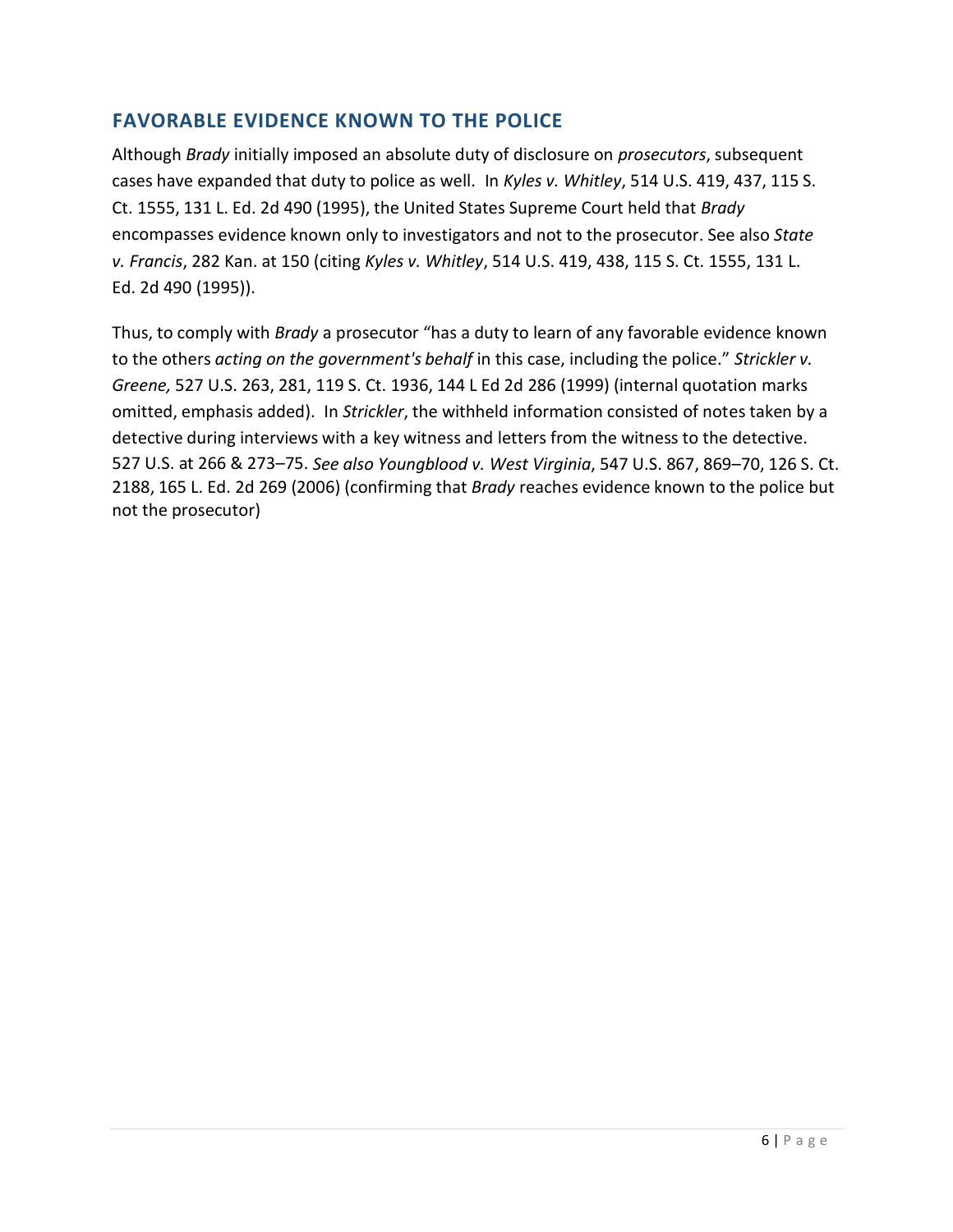# THE COMPONENTS OF A *BRADY* VIOLATION

To assert a successful Brady claim, a defendant must show the following three essential elements: "[1] [t]he evidence at issue must be favorable to the accused, either because it is exculpatory, or because it is impeaching; [2] that evidence must have been suppressed by the State, either willfully or inadvertently; and [3] prejudice must have ensued." *Strickler*, 527 U.S. at 281–82. See *State v. Warrior*, 294 Kan. 484, 506, 277 P.3d 1111, 1127 (2012) (citing *Wilkins v. State*, 286 Kan. 971, 989, 190 P.3d 957 (2008); *Haddock v. State*, 282 Kan. 475, 5069, 146 P.3d 187 (2006)) See also*, Skinner v. Switzer*, 526 U.S. 521, 536, 131 S. Ct. 1289, 179 L. Ed. 2d 233 (2011).

# **FAVORABLE TO THE ACCUSED**

Information is "favorable to the accused either because it is exculpatory, or because it is impeaching." *Strickler,* 527 U.S. at 281–82; See also, *State v. Deweese*, 305 Kan. 699, 710, 387 P.3d 809, 816 (2017) (citing *Warrior*, 294 Kan. at 505-06). When it is uncertain whether information is favorable or useful to a defendant, "the prudent prosecutor will err on the side of transparency, resolving doubtful questions in favor of disclosure." *Cone v. Bell*, 556 U.S. 449, 470 n.15, 129 S. Ct. 1769, 173 L. Ed. 2d 701 (2009). See also, *Kyles*, 514 U.S. at 439–40; *US v. Agurs*, 427 U.S. 97, 108, 96 S. Ct. 2392, 49 L. Ed. 2d 342 (1986), holding mod by *Bagley*, 473 US 667.

> NOTE: See Appendix A for a listing that includes types of evidence that have been ruled exculpatory and Appendix B for a listing of types of evidence that have been held to be impeachment.

# **SUPRESSION**

For *Brady* purposes, it does not matter whether suppression was intentional or inadvertent. "[T]he suppression by the prosecution of evidence favorable to an accused upon request violates due process where the evidence is material either to guilt or to punishment, *irrespective of the good faith or bad faith of the prosecution*." *State v. Warrior*, 294 Kan. 484, 505-06, 277 P.3d 1111, 1127 (2012) (quoting *Brady*, 373 US at 87.) "[U]nder *Brady* an inadvertent nondisclosure has the same impact on the fairness of the proceedings as deliberate concealment." *Strickler,* 527 U.S. at 288.

> "Nor do we believe the constitutional obligation is measured by the moral culpability, or the willfulness, of the prosecutor. If evidence highly probative of innocence is in his file, he should be presumed to recognize its significance even if he has actually overlooked it. Conversely, if evidence actually has no probative significance at all, no purpose would be served by requiring a new trial simply because an inept prosecutor incorrectly believed he was suppressing a fact that would be vital to the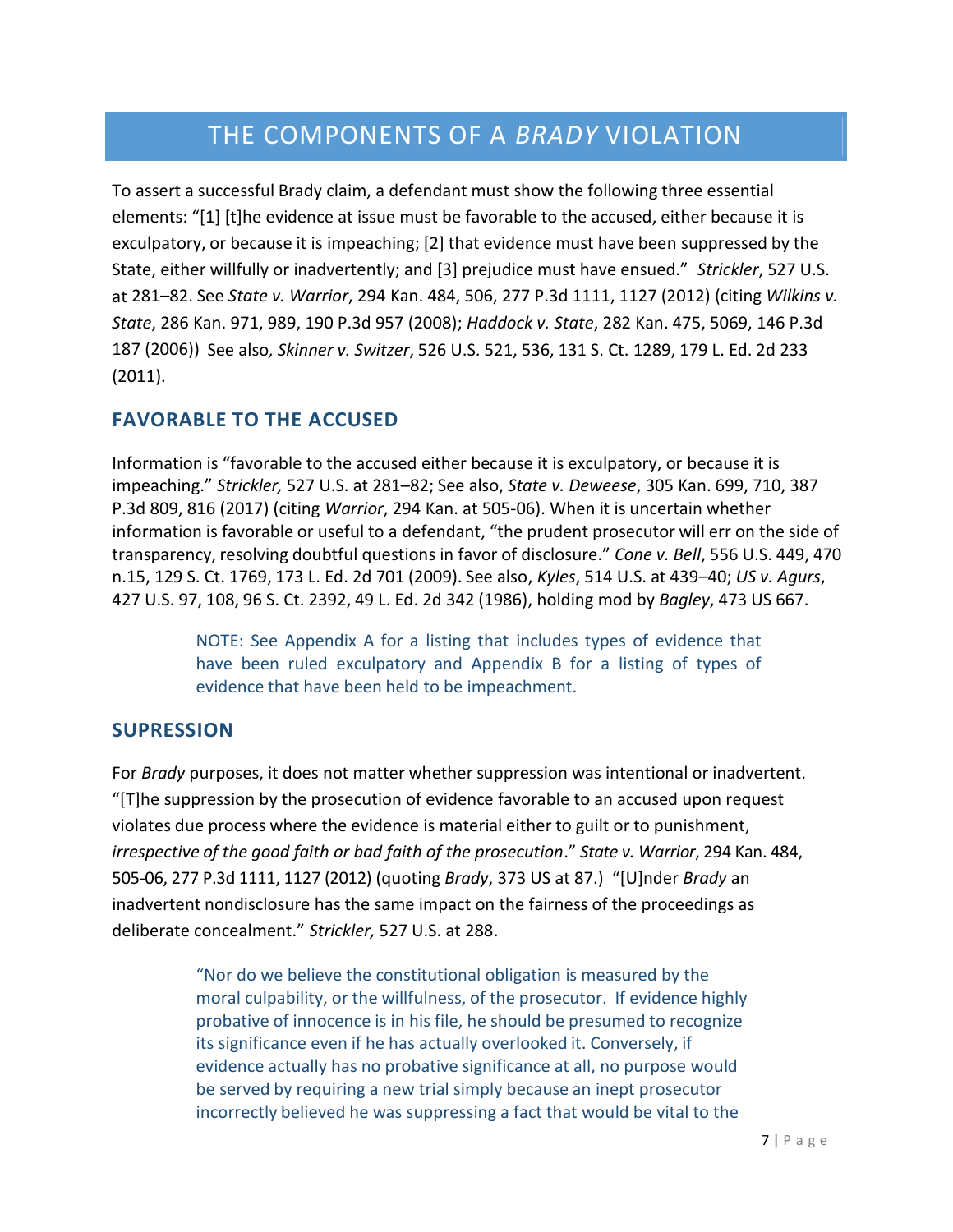defense. If the suppression of evidence results in constitutional error, it is because of the character of the evidence, not the character of the prosecutor."

#### *Agurs*, 427 U.S. at 110 (citations omitted).

In *Warrior*, the Kansas Supreme overruled the previous sliding-scale test used by Kansas courts for addressing *Brady* claims. Instead, the court adopted the narrower uniform test for materiality which had been established in *United States v. Bagley*, 473 U.S. at 682. Specifically, the new test states that: "the evidence is material only if there is a reasonable probability that, had the evidence been disclosed to the defense, the result of the proceeding would have been different. A 'reasonable probability' is a probability sufficient to undermine confidence in the outcome." *State v.* Warrior, 294 Kan. 484, 507-08, 277 P.3d 1111, 1128 (2012) (citing *Bagley*, 473 U.S. at 682; *accord Cone v. Bell*, 556 U.S. 449, 470, 129 S. Ct. 1769, 173 L. Ed. 2d 701 (2009)). The Kansas Supreme Court has additionally held that, "a defendant has a constitutionally protected privilege to request and obtain from the prosecution evidence that is material to the guilt or innocence of the defendant. Suppression of such evidence is a violation of the defendant's Fourteenth Amendment due process rights." *State v. Francis*, 282 Kan. 128, 149-50, 145 P.3d 48, 71 (2006) (quoting *Brady v. Maryland*, 373 U.S. 83, 87, 10 L. Ed. 2d 215, 83 S. Ct. 1194 (1963)).

This may not be as far reaching as it seems. The Kansas Supreme Court has held that "the defense in a criminal trial is obligated to exercise due diligence in seeking to uncover exculpatory evidence before trial; that is, it cannot merely sit back and do nothing to uncover evidence that would be helpful to the defendant and then after trial and conviction claim, as to evidence that it could have discovered exercising due diligence, that there was wrongful suppression or withholding by the prosecutor". *State v. Pearson*, 234 Kan. 906, 917, 678 P.2d 605, 615-16 (1984). Thus, it is arguable that if the evidence is something the defense could have obtained with reasonable diligence, there simply was no suppression. There is some support for this position in federal case law.<sup>1</sup>

 $\overline{a}$ 

<sup>1</sup> See, e.g., *Parker v. Allen*, 565 F.3d 1258, 1277 (CA 11, 2009) ("there is no suppression if the defendant knew of the information or had equal access to obtaining it"); *US v. Zichittello*, 208 F.3d 72, 103 (CA 2, 2000) ("Even if evidence is material and exculpatory, it 'is not "suppressed"' by the government within the meaning of *Brady* 'if the defendant either knew, or should have known, of the essential facts permitting him to take advantage of any exculpatory evidence.'") (citations omitted); *Rector v. Johnson*, 120 F.3d 551, 558–59 (CA 5, 1997) (same); *US v. Clark*, 928 F.2d 733, 738 (CA 6, 1991) ("No *Brady* violation exists where a defendant 'knew or should have known the essential facts permitting him to take advantage of any exculpatory information,' . . . or where the evidence is available to defendant from another source.") (citations omitted). Cf. *United States v. Quintanilla*, 193 F3d 1139, 1149 (CA 10, 1999) ("a defendant's independent awareness of the exculpatory evidence is critical in determining whether a *Brady*  violation has occurred. If a defendant already has a particular piece of evidence, the prosecution's disclosure of that evidence is considered cumulative, rendering the suppressed evidence immaterial.").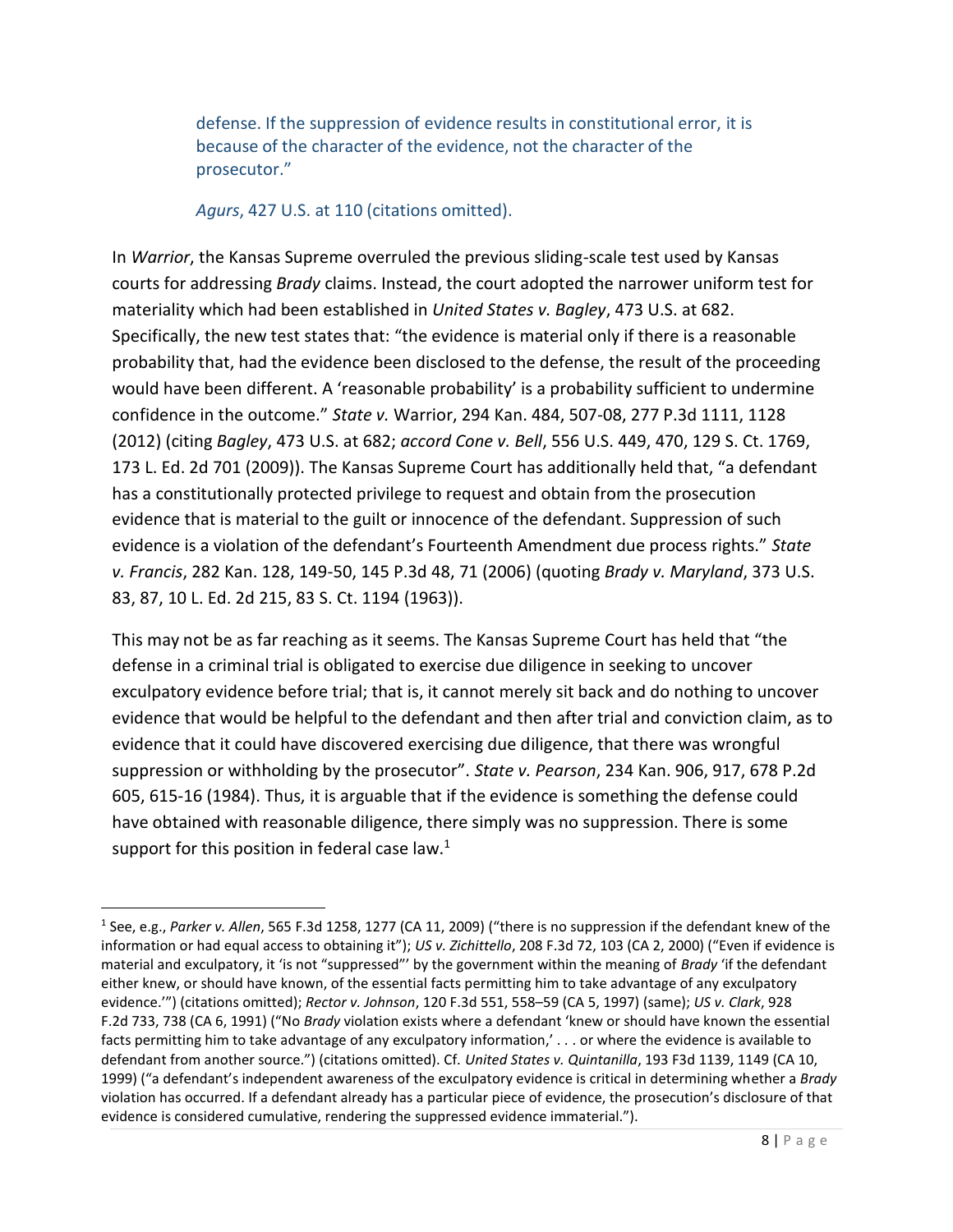#### *Evidence outside the prosecution's control*

*Brady* is concerned only with cases in which the government possesses information which the defendant does not. In *United States v. Erickson*, 561 F.3d 1150, 1163 (10th Cir. 2009), the 10th Circuit held that: "to establish a *Brady* violation, the defendant must prove that the prosecution suppressed evidence, the evidence was favorable to the defense, and the evidence was material." See *United States v. DeLuna*, 10 F.3d 1529, 1534 (10th Cir. 1993). A *Brady* claim fails if the existence of favorable evidence is merely suspected. That evidence existed must be established by the defendant. *Erickson*, 561 F.3d at 1163. A defendant must also show that the favorable evidence was in the possession or control of the government. *United States v. Gardner*, 2447 F.3d 784, 788 (10th Cir. 2001); There is wide spread support for this notion in federal circuit courts.<sup>2</sup>

#### *No duty to create evidence*

 $\overline{a}$ 

Although *Brady* requires disclosure of exculpatory evidence, many federal circuits have held that "*Brady* . . . does not require the government to create exculpatory material that does not exist." *US v Sukumolachan*, 610 F2d 685, 687 (CA 9, 1980); *see also, Richards v Solem*, 693 F2d 760,766 (CA 8, 1982) ("Although the state has a duty to disclose evidence, it does not have a duty to create evidence.") The federal constitution did not require the police to generate evidence. See, *Sanchez v US*, 50 F3d 1448, 1453 (CA 9, 1995) ("The government has no obligation to produce information which it does not possess.")

evidence is available to him from another source, such as a witness "to whom he had as much access as the polige." 2 See *United States v. Lopez*, 372 F.3d 1207, 1209-11 (10th Cir. 2004) (because defendant failed to establish that the government had promised leniency to prosecution witnesses, there could be no *Brady* violation in government's failure to turn over documentation of such promises); See also *United States v. Warren*, 454 F.3d 752, 759 (7th Cir. 2006) (defendant failed to establish existence of any document withheld by government, so "his *Brady* claim fails to get off the ground."); *Coe v. Bell*¸161 F.3d 320, 344 (6th Cir. 1998) ("Brady obviously does not apply to information that is not wholly within the control of the prosecution."); *United States v. Maldonado-Rivera*, 489 F.3d 60, 67 (1<sup>1st</sup> Cir. 2007) ("For *Brady* to operate, the government not only must know about undisclosed evidence but also must have custody or control of that evidence."). The prosecutor herself need not have, or even know of, the evidence if one of her agents has it. See *United States v. Velarde*, 485 F.3d 553, 559 (10th Cir. 2007) (defendant can base a *Brady* claim on government investigator's failure to disclose, even when prosecutor is ignorant of the evidence). Furthermore, a defendant is not denied due process by the government's nondisclosure of evidence if the defendant knew of the evidence anyway. See *Spears v. Mullin*, 343 F.3d 1215, 1256 (10th Cir. 2003) ("[T]here can be no suppression by the state of evidence already known by and available to the defendant prior to trial." (brackets and internal quotation marks omitted); *United States v. Quintanilla*, 193 F.3d 1139, 1149 (10th Cir. 1999) ("If a defendant already has a particular piece of evidence, the prosecution's disclosure of that evidence is considered cumulative, rendering the suppressed evidence immaterial."); *Coe*, 161 F.3d at 344 (no Brady violation is possible when defendant knew or should have known the essential facts permitting him to take advantage of any exculpatory information or when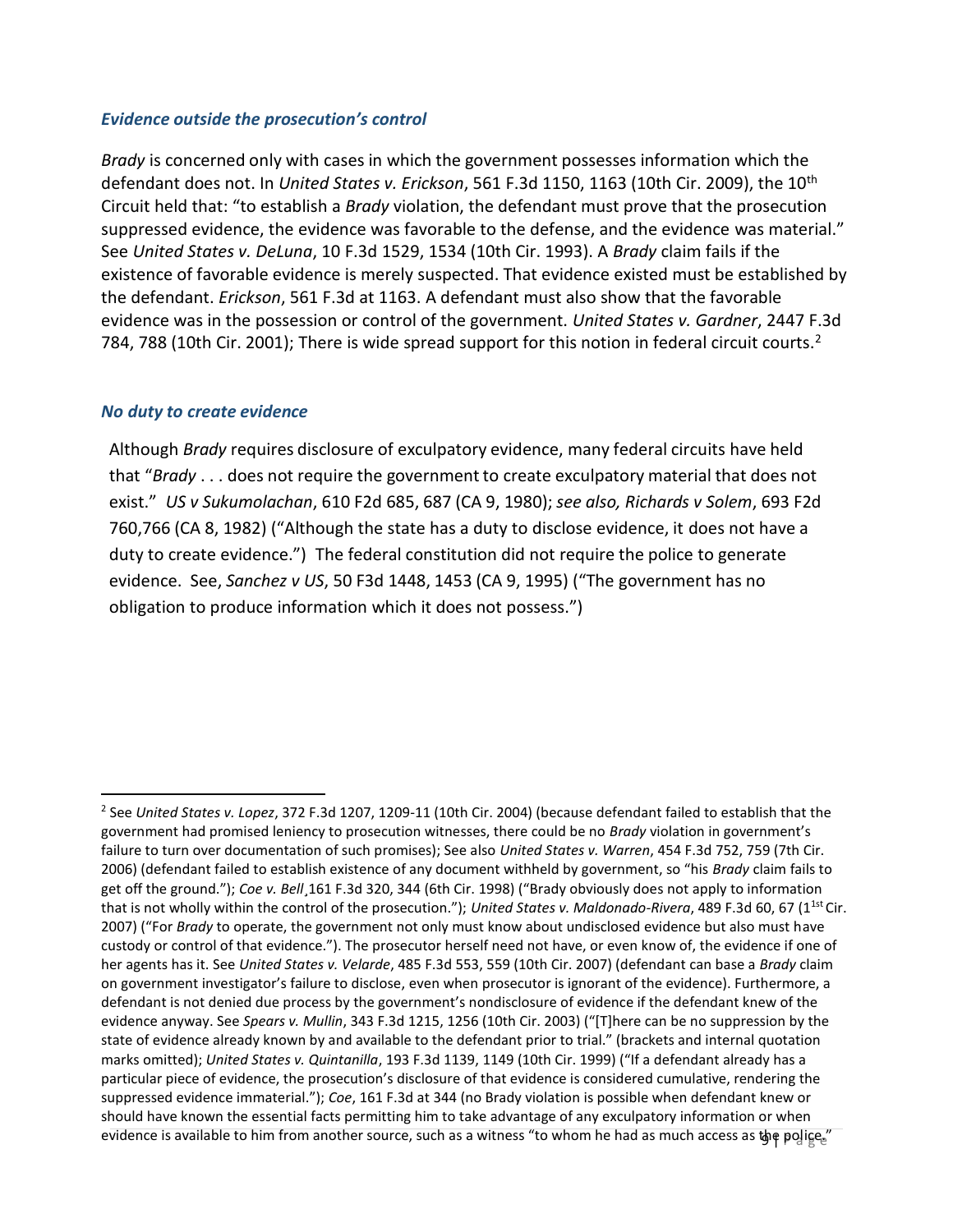#### **MATERIALITY**

#### *What is it?*

One of the most difficult aspects of applying the *Brady* framework is the materiality requirement. "To establish materiality, a defendant must show that 'there is a reasonable probability that, had the evidence been disclosed to the defense, the result of the proceeding would have been different. A 'reasonable probability' is a probability sufficient to undermine confidence in the outcome.'" *State v. Williams*, 303 Kan. 585, 597, 363 P.3d 1101 (2016) (citing *Bagley*, 473 US 667); see also *Smith*, 132 S. Ct. at 630; *Kyles v. Whitley*, 514 U.S. 419, 433 (1995). "In the words of the Supreme Court, '[t]he reversal of a conviction is required upon a 'showing that the favorable evidence could reasonably be taken to put the whole case in such a different light as to undermine the verdict.'" *State v. Francis*, 282 Kan. 120, 151, 145 P.3d 48, 72 (2006) (quoting *Kyles v. Whitley*, 514 U.S. at 435). Material evidence is that which is "so clearly supportive of a claim of innocence that it gives the prosecution notice of a duty to produce." *Smith v. Sec'y of N.M. Dep't of Corr.*, 50 F.3d 801, 826 (10th Cir. 1995) (citing *Agurs*, 427 U.S. at 107).

Prejudice, or "materiality," is "an essential element" of a *Brady* claim. *Douglas v. Workman*, 560 F.3d 1156, 1173 (10th Cir. 2009). However, prejudice does not require that the "evidence be sufficiently strong to ensure acquittal had it been presented at trial: the question is not whether the defendant would have more likely than not received a different verdict with the evidence, but whether in its absence he received a fair trial, understood as a trial resulting in a verdict worthy of confidence. A reasonable probability of a different result is accordingly shown when the government's evidentiary suppression undermines confidence in the outcome of the trial." *Id* citing *Banks v. Dretke*, 540 U.S. 668, 691, 124 S. Ct. 1256, 157 L. Ed. 2d 1166 (2004); *Kyles v. Whitley*, 514 U.S. 419, 433, 115 S. Ct. 1555, 131 L. Ed. 2d 490 (1995) (quoting *Bagley*, 473 U.S. at 682).

When determining materiality, there is no distinction between exculpatory evidence and impeachment evidence. *Bagley*, 473 U.S. at 676 ("This Court has rejected any . . . distinction between impeachment evidence and exculpatory evidence [for *Brady* purposes].") A court examines any appeal regarding the potential impact of undisclosed evidence "in light of the whole record. What might be considered insignificant evidence in a strong case might suffice to disturb an already questionable verdict." *United States v. Torres*, 569 F.3d 1277, 1282 (10th Cir. 2009) (quoting *United States v. Robinson*, 39 F.3d 1115, 1119 (10th Cir. 1994) (citing *United States v. Agurs*, 427 U.S. 97, 112-13, 96 S. Ct. 2392, 49 L. Ed. 2d 342 (1976)); *see also Kyles v. Whitley*, 514 U.S. 419, 435, 115 S. Ct. 1555, 131 L. Ed. 2d 490 (1995).

The *Brady* standard is not met if the petitioner shows merely a reasonable *possibility* that the suppressed evidence might have produced a different outcome. *United States v. Torres*, 569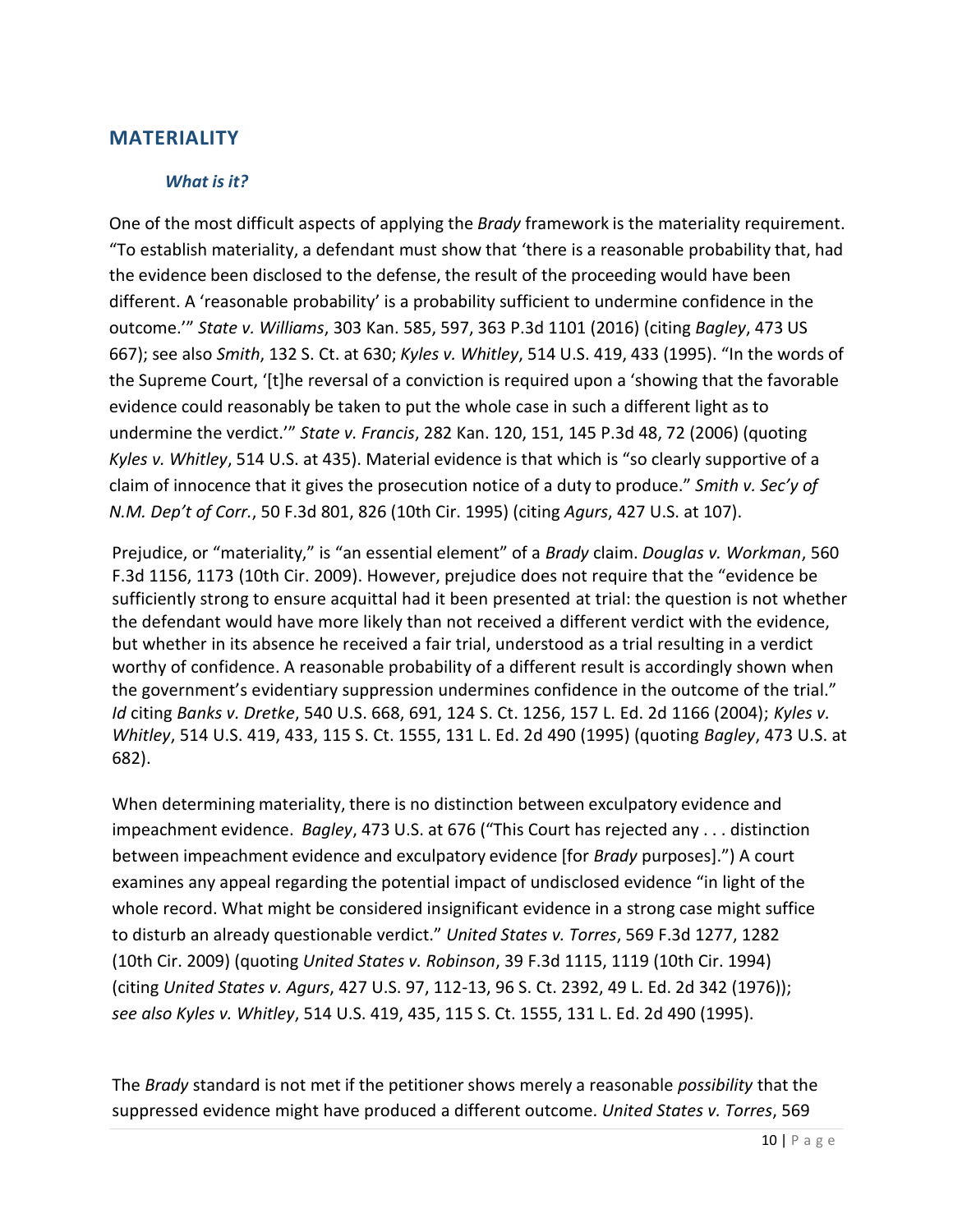F.3d 1277, 1282 (10th Cir. 2009). *Brady* does not require the government to disclose information that has a mere possibility of helping the defendant. *United States v. Agurs*, 427 US at 109–10. Rather, "evidence is material only if there is a reasonable *probability* that, had the evidence been disclosed to the defense, the result of the proceeding would have been different. A 'reasonable probability' is a probability sufficient to undermine the confidence of the outcome." *United States v. Bagley*, 473 U.S. 667, 682, 105 S. Ct. 3375, 87 L. Ed. 2d 481 (1985) (opinion of Blackmun, J.); *Knight v. Mullin*, 293 F.3d 1165, 1172 (10th Cir. 2002).

## *Cumulative effect of the suppressed evidence*

Although each instance of nondisclosure is examined separately, the "suppressed evidence [is] considered collectively, not item by item" in determining materiality. *Kyles,* 514 U.S. at 436–37, n.10 ("showing that the prosecution knew of an item of favorable evidence unknown to the defense does not amount to a *Brady* violation, without more. But the prosecution, which alone can know what is undisclosed, must be assigned the consequent responsibility to gauge the likely net effect of all such evidence and make disclosure when the point of 'reasonable probability' is reached"). The undisclosed evidence "must be evaluated in the context of the entire record. If there is no reasonable doubt about guilt whether or not the additional evidence is considered, there is no justification for a new trial. On the other hand, if the verdict is already of questionable validity, additional evidence of relatively minor importance might be sufficient to create a reasonable doubt." *Agurs,* 427 U.S. at 112. *See State v. Dunn*, 243 Kan. 414, 439, 758 P.2d 718, 736-37 (1988) ("The proper standard of materiality must reflect the court's overriding concern with the justice of a finding of guilt. We permit such a finding only if it is supported by evidence establishing guilt beyond a reasonable doubt. It necessarily follows that if the omission of the alleged exculpatory evidence creates a reasonable doubt that does not otherwise exist, constitutional error has been committed. This means that the omission must be evaluated in the context of the entire record."). "[E]vidence impeaching an eyewitness may not be material if the State's other evidence is strong enough to sustain confidence in the verdict." *Smith*, 132 S. Ct. at 630.

#### *Inadmissible evidence*

The Supreme Court has held that there is no *Brady* violation where the evidence would have been inadmissible during trial. *Wood v. Bartholomew*, 516 U.S. 1, 6, 116 S. Ct. 7, 133 L. Ed. 2d 1 (1995). In *Wood*, the prisoner argued that the prosecution's failure to disclose the polygraph results of a key witness violated *Brady*. The Supreme Court disagreed, "the information at issue here, then—the results of a polygraph examination of one of the witnesses—is not 'evidence' at all. Disclosure of the polygraph results, then, could have had no direct effect on the outcome of trial, because respondent could have made no mention of them either during argument or while questioning witnesses."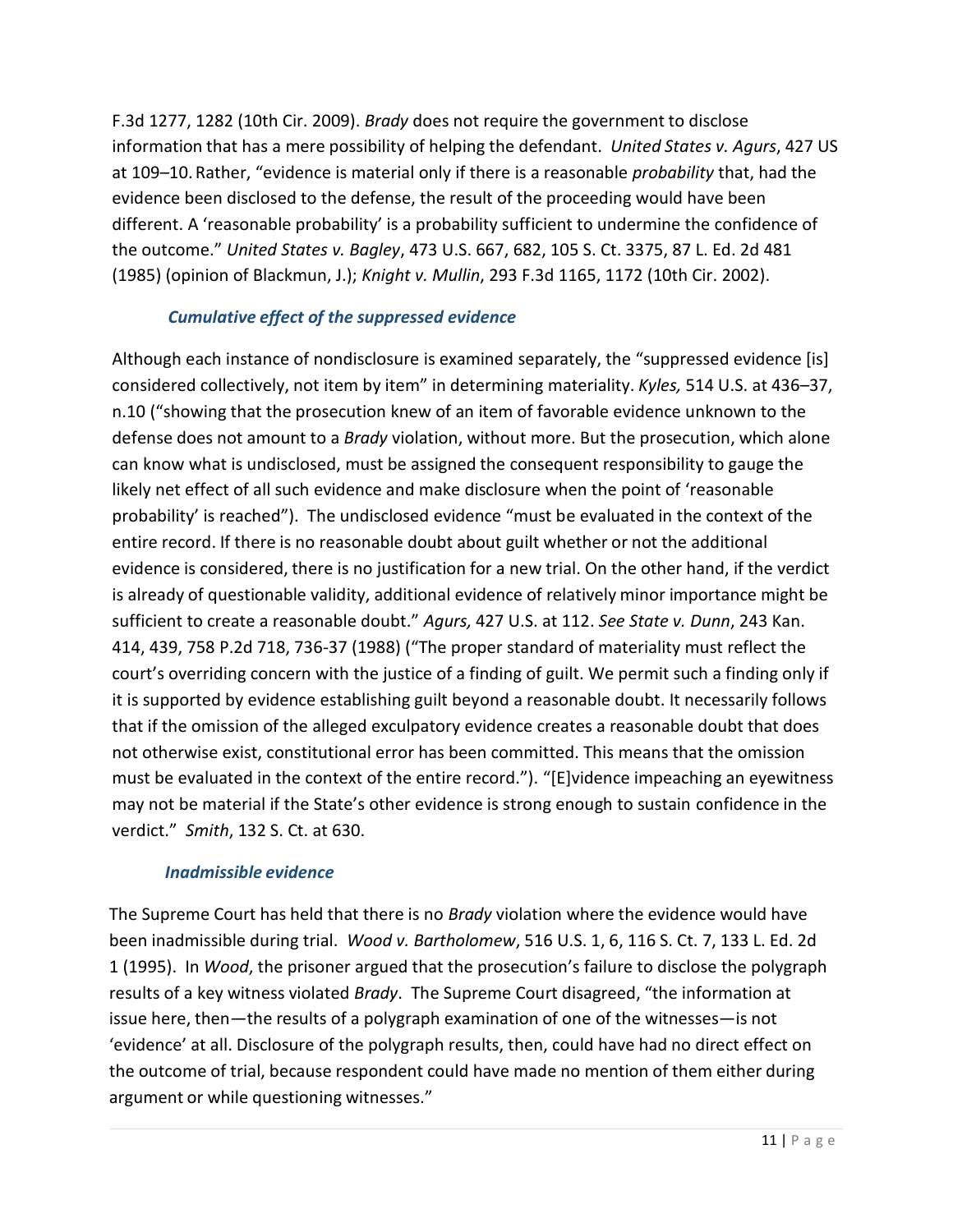In *United States v. Harry*, 816 F.3d 1268, 1283 (10th Cir. 2016), the Tenth Circuit held that when an appellant is challenging the exclusion of evidence, but "failed to make an offer of adequate proof, a lengthy analysis is unnecessary. [Specifically], an offer is inadequate when it lacks the specificity necessary to determine whether the evidence would be admissible or whether exclusion of the evidence prejudiced the appellant." Thus, the defendant bears the burden of proving that the evidence would be admissible and that its exclusion prejudiced the defendant. *Id. See Perkins v. Silver Mountain Sports Club & Spa, LLC*, 557 F.3d 1141, 1149 (10th Cir. 2009). The Seventh, Fourth and Ninth Circuits agree that *Brady* only applies to information that *will be* admissible. *See United States v*. *Morales*, 746 F.3d 310, 314 (CA 7, 2014); *Hoke v. Netherland*, 92 F.3d 1350, 1356 n. 3 (CA 4, 1996) ("[T]hese statements may well have been inadmissible at trial ... and therefore, as a matter of law, 'immaterial' for *Brady* purposes."); *Henry v. Ryan*, 720 F.3d 1073, 1080 (CA 9, 2013) (in order for evidence to be material under *Brady v. Maryland*, 373 U.S. 83 (1963), the "evidence must be admissible as evidence or capable of being used to impeach a government witness.")

> *NOTE: Most circuits, including the 10th Circuit have held that information may be favorable even if it is not admissible as evidence itself, as long as it reasonably could lead to admissible evidence. See Appendix B*

# **INITIAL BURDEN IS ON THE DEFENDANT**

Several federal circuits have held that the proponent of a *Brady* claim-i.e., the defendant, bears the initial burden of producing some evidence to support an inference that the government possessed or knew about material favorable to the defense and failed to disclose it. *United States v. Lopez*, 534 F3d 1027, 1034 (CA 9, 2008); *United States v. Brunshtein*, 344 F.3d 91, 101 (CA 2, 2003). Once the defendant produces such evidence, the burden shifts to the government to demonstrate that the prosecutor satisfied his duty to disclose all favorable evidence known to him or that he could have learned from "others acting on the government's behalf." *Kyles*, 514 U.S. at 437.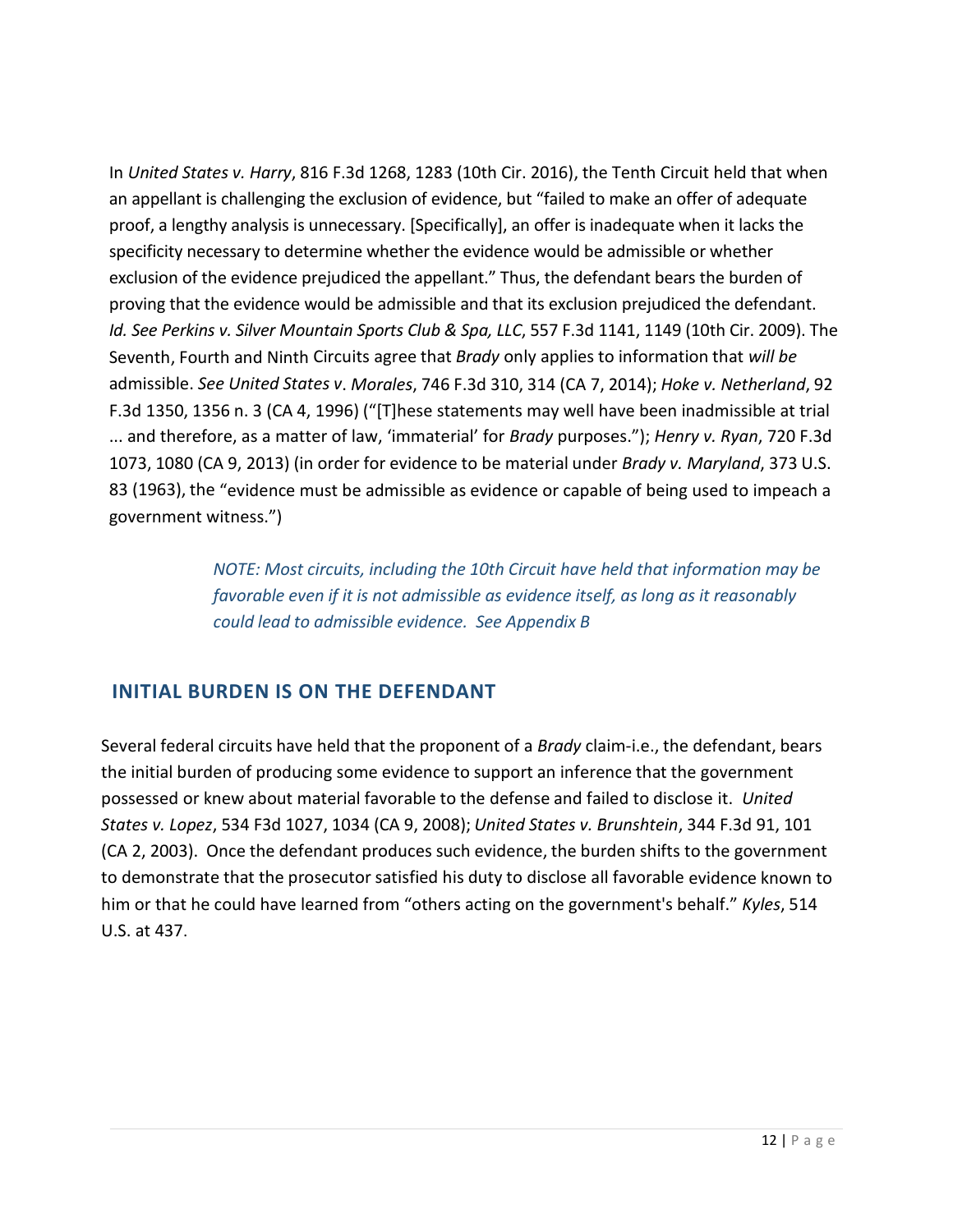# **TIMING—WHEN DOES** *BRADY* **APPLY?**

There are three different contexts in which *Brady* applies, "'[e]ach involves the discovery, *after trial*, of information which had been known to the prosecution but unknown to the defense.'" *State v. Warrior*, 294 Kan. 484, 507-08, 277 P.3d 1111, 1128 (2012), quoting *United States v. Agurs*, 427 U.S. 97, 103-07, 96 S. Ct. 2392, 49 L. Ed. 2d 342 (1976) (emphasis added). In *United States v. Burke*, the 10<sup>th</sup> Circuit court adopted the holding in *Young* that "the belated disclosure of impeachment or exculpatory information favorable to the accused violates due process when 'an earlier disclosure would have created a reasonable doubt of guilt." 45 F.3d at 1408. *See also United States v. Fallon*, 348 F.3d 248, 252 (7th Cir. 2003) (key inquiry is "whether earlier disclosure would have created a reasonable doubt of guilt".) 571 F.3d 1048, 1054-56 (10th Cir. 2009). Specifically the court held that, "where the district court concludes that the government was dilatory in its compliance with *Brady*, to the prejudice of the defendant, the district court has discretion to determine an appropriate remedy, whether it be exclusion of the witness, limitations on the scope of permitted testimony, instructions to the jury, or even a mistrial. The choice of remedy is in the sound discretion of the district court. Fed. R. Crim. P. 16(d)(2) authorizes the district court in cases of non-compliance with discovery obligations to "permit the discovery or inspection," or grant a continuance," "prohibit the party from introducing the evidence not disclosed," or "enter any other order that is just under the circumstances." *Id* at 1056. *See also United States v. Johnston*, 127 F.3d 380, 391 (5th Cir. 1997) (district court has "real latitude" to fashion appropriate remedy for alleged *Brady* errors following from delayed disclosure); *United States v. Joselyn*, 99 F.3d 1182, 1196 (1st Cir. 1996) ("The district court has broad discretion to redress discovery violations in light of their seriousness and any prejudice occasioned to the defendant").

# **IN TIME FOR EFFECTIVE USE AT TRIAL**

As noted earlier, information may be considered "suppressed" for *Brady* purposes if disclosure is delayed to the extent that the defense is not able to make effective use of the information in the preparation and presentation of its case at trial. How much preparation a defendant needs in order to use *Brady* material effectively—which determines how early disclosure must be made by the prosecution—depends upon the circumstances of each case. Disclosure before trial, preferably well before trial, is always best and likely required if the material is significant, complex, voluminous, or could lead to other exculpatory material after further investigation. See, *United States v. Burke*, 571 F.3d 1048, 1055-56 (10th Cir. 2009). The 10th Circuit has been firm in their stance that, while tardy disclosure may not always constitute a violation of *Brady*, any tardy disclosure will be highly scrutinized because "it would eviscerate the purpose of the *Brady* rule and encourage gamesmanship were we to allow the government to postpone disclosures to the last minute, during trial." *Id*.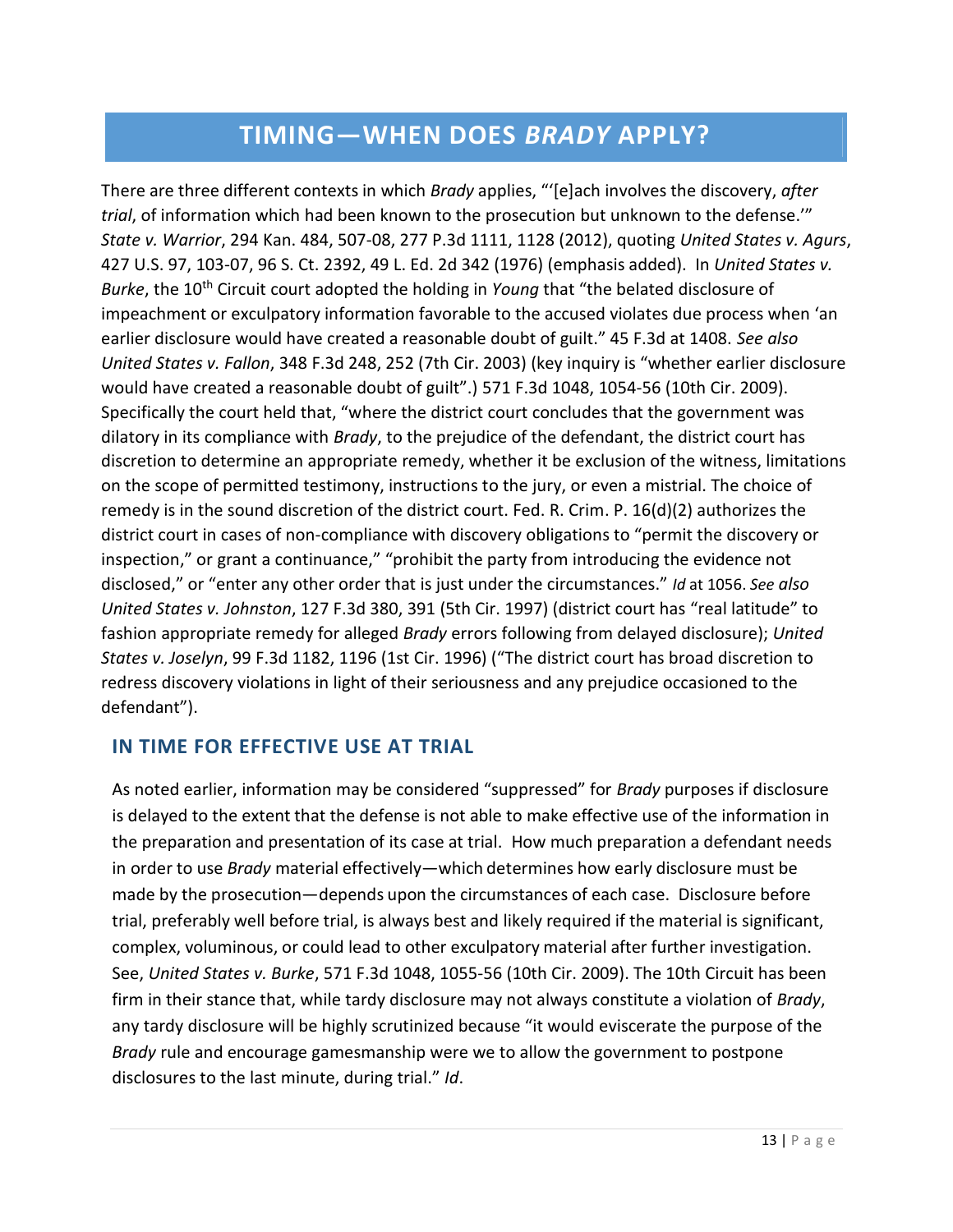Most circuit courts follow the general rule that, "while the untimely disclosure of *Brady* material does not constitute a constitutional violation in itself, it may violate due process if the defendant can show he was prejudiced by the delay." *See Powell v. Quarterman*, 536 F.3d 325, 335 (5th Cir. 2008) ("when the claim is untimely disclosure of *Brady* material, we have looked 'to whether the defendant was prejudiced by the tardy disclosure'") (quoting *United States v. Williams*, 132 F.3d 1055, 1060 (5th Cir. 1998)); *United States v. Patrick*, 965 F.2d 1390, 1400 (6th Cir. 1992) ("Delay [in disclosure] only violates *Brady* when the delay itself causes prejudice."); *United States v. Fallon*, 348 F.3d 248, 252 (7th Cir. 2003); *Leka v. Portuondo*, 257 F.3d 89, 101-04 (2d Cir. 2001); *United States v. Devin*, 918 F.2d 280, 290 (1st Cir. 1990) *See also United States v. Tyndall*¸521 F.3d 877, 882 (8th Cir. 2008) ("A mid-trial disclosure violates *Brady*  only if it comes too late for the defense to make use of it."); *United States v. Woodley*, 9 F.3d 774, 777 (9th Cir. 1993) (disclosure of *Brady* material "must be made when it is still of substantial value to the accused"); *United States v. Higgs*, 713 F.2d 39, 44 (3d Cir. 1983) ("No denial of due process occurs if *Brady* material is disclosed to appellees in time for effective use at trial.").

*In light of these considerations, and because the effect of suppression usually cannot be evaluated fully until after trial, potential Brady material should ordinarily be disclosed as soon as reasonably possible after its existence is known by the government. Disclosures on the eve of or during trial should be avoided unless there is no other reasonable alternative*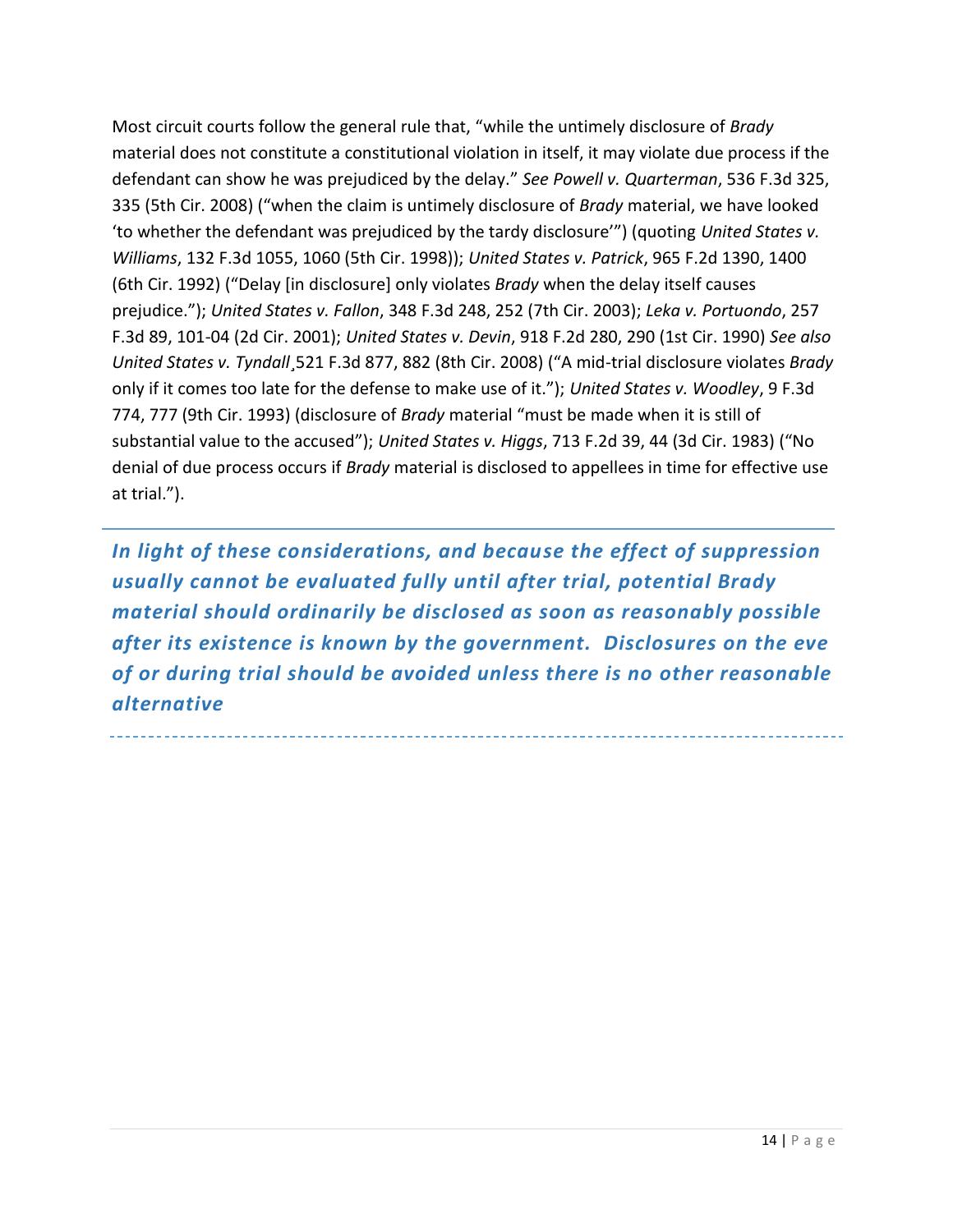# **WHEN DOES THE OBLIGATION BEGIN?**

A prosecutor's obligations to disclose material exculpatory or impeachment evidence are ongoing. They begin once the case is brought and continue through pre-trial and trial. *Pennsylvania v. Ritchie*, 480 U.S. 39, 60, 107 S. Ct. 989, 94 L. Ed. 2d 40 (1987).

One question that has recently arisen is when exactly the *Brady* obligation begins. The Kansas Court of Appeals has held that although no court has "determine[d] an exact time in which the prosecution is required to disclose *Brady* material [it is] certainly before trial and possibly even before the preliminary hearing or any pretrial hearings that may be scheduled." *State v. Willis*, 51 Kan. App. 2d 971, 985-88, 358 P.3d 107, 118-20 (2015).

Other jurisdictions have also attempted to answer this question and have found as follows: two published California Court of Appeals panels held it applies at the preliminary hearing stage. See *Bridgeforth v. Superior Court* (2013) 214 Cal. App. 4th 1074, 1083–1087 (2013), and *People v. Gutierrez*, 214 Cal. App. 4th 343 (2013) ("defendants have a due process right under the United State Constitution to *Brady* disclosures in connection with preliminary hearings.") In contrast two older Oklahoma cases hold that there is no right to *Brady* disclosure before a preliminary examination. *State v. Benson*, 661 P.2d 908, 909 (Okl. Crim. 1983); *Stafford v. District Court of Oklahoma County*, 595 P.2d 797, 799 (Okl. Crim. 1979). Many courts have held under the Due Process Clause that *Brady* disclosures are exclusively a trial right.

#### *Plea agreements*

In *United States v. Ruiz*, 536 U.S. 622, 122 S. Ct. 2450, 153 L. Ed. 2d 586 (2002), the United States Supreme Court held that a guilty plea is not rendered involuntary by the prosecutor's failure to disclose exculpatory impeachment information prior to the entry of the plea. *See Id* at 628–33. The Supreme Court noted that "impeachment information is special in relation to the *fairness of a trial*, not in respect of whether a plea is *voluntary*." *Ruiz*, 536 U.S. at 629 (emphasis original) See also *State v. Szcygiel*, 294 Kan. 642, 647, 279 P.3d 700, 703 (2012) (quoting *Ruiz*). Pre-plea disclosure of *Brady* impeachment evidence was not required, so long as any evidence of factual innocence was disclosed. *Id*. at 629. The Fifth Circuit has noted, "A defendant entering a guilty plea cannot rely on *Brady* materials in seeking post-conviction relief, because his right to a fair trial is not implicated.").

> *Note: The prosecution has no disclosure obligation during grand jury proceedings. United States v. Williams, 504 U.S. 36, 49–53, 112 S. Ct. 1735i 118 L. Ed. 2d 652 (1992)*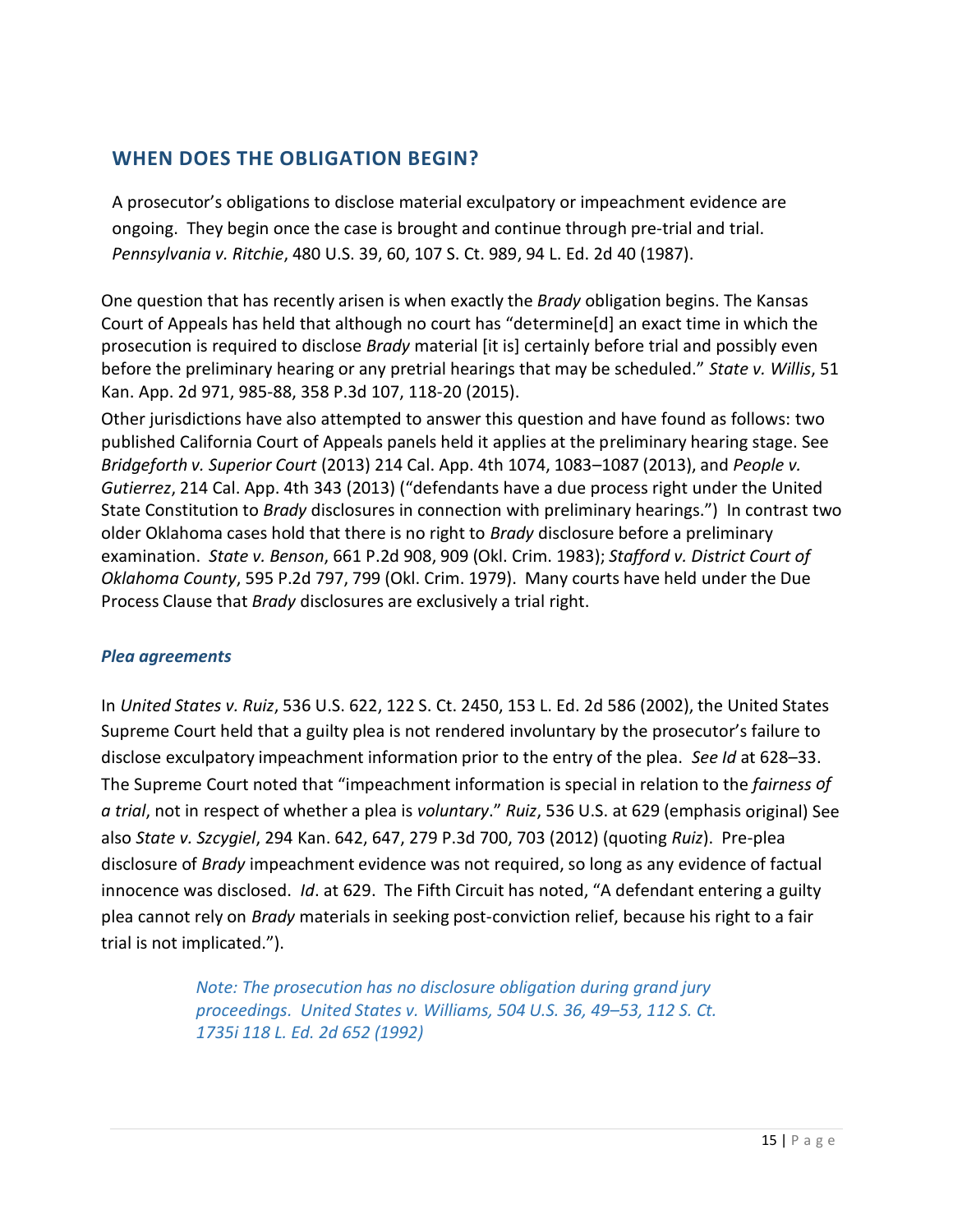# **WHEN DOES THE OBLIGATION END?**

Another question is when the *Brady* obligation ends. A few circuit courts have stated that *Brady* disclosure requirements apply post-trial through the completion of direct appeal that ends with the Supreme Court. *See Fields v. Wharrie*, 672 F.3d 505, 515 (CA 7, 2012) ("a prosecutor's *Brady* and *Giglio* obligations remain in full effect on direct appeal and in the event of retrial because the defendant's conviction has not yet become final, and his right to due process continues to demand judicial fairness."); *Leka v. Portuondo* , 257 F.3d 89, 100 (CA 2, 2001) ("*Brady* requires disclosure of information that the prosecution acquires during the trial itself, or even afterward."); *Broam v. Brogan*, 320 F.3d 1023, 1030 (CA 9, 2003) ("A prosecutor's decision not to preserve or turn over exculpatory material before trial, during trial, or after conviction is a violation of due process under *Brady*."). These cases rely on a footnote from *Imbler v. Pachtman*, 424 U.S. 409, 427 n.25 (1976). *Imbler* was a civil rights case brought under 42 USC 1983 where the Court found a prosecutor was absolutely immune from civil suit for damages. The cases rely on dicta from a footnote and the argument can be made that *after a conviction*  any obligation is premised on ethical obligations, not due process. The Ninth Circuit has declined to extend *Brady* to habeas corpus proceedings. J*ones v. Ryan*, 733 F3d 825, 837 (CA 9, 2013).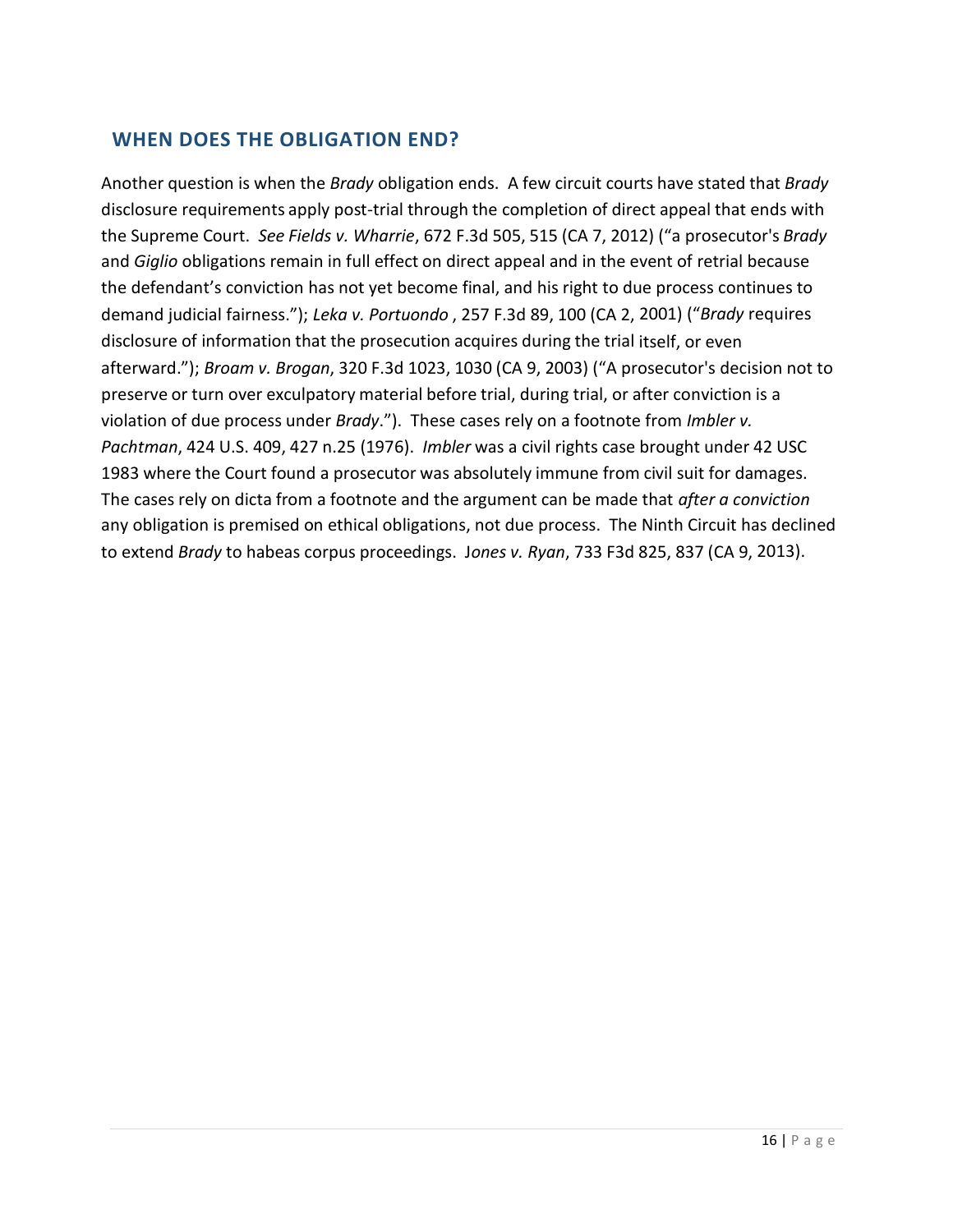# *BRADY'S* RELATIONSHIP TO DISCOVERY

*Brady* properly understood does not concern discovery. Rather, it provides a remedy where the prosecution fails to disclose exculpatory information that undermines confidence in the verdict resulting in a constitutional due process violation. Under *Brady*, a prosecutor must disclose exculpatory evidence, regardless of whether the defendant requests it. See *Kyles,* 514 U.S. at 433.

There is no similar constitutional right to discovery. "[T]he Constitution does not require the prosecutor to share all useful information with the defendant." *United States v. Ruiz*, 536 U.S. 622, 629, 122 S. Ct. 2450, 153 L. Ed. 2d 586 (2002) (citing *Weatherford v. Bursey*, 429 U.S. 545, 549, 97 S. Ct. 837, 51 L. Ed. 2d 30 (1977) ("[T]here is no general constitutional right to discovery in a criminal case, and *Brady* did not create one."); See also *United States v. Mayes*, 917 F.2d 457, 461 (10th Cir. 1990) (quoting *Jencks v. United States*, 353 U.S. 657, 667, 77 S. Ct. 1007, 1 L. Ed. 2d 1103, 75 Ohio Law Abs. 465 (1957)).

# **Kansas's discovery rules**

Though *Brady* is not a rule of discovery, Kansas has discovery rules applicable to criminal cases:

#### **K.S.A. 22-3212 Discovery and Inspection**

- **(a)** Upon request, the prosecuting attorney shall permit the defense to inspect and copy or photograph the following, if relevant: (1) Written or recorded statements or confessions made by the defendant, or copies thereof, which are or have been in the possession, custody or control of the prosecution, the existence of which is known, or by the exercise of due diligence may become known, to the prosecuting attorney; (2) results or reports of physical or mental examinations, and of scientific tests or experiments made in connections with the particular case, or copies thereof, the existence of which is known, or by the exercise of due diligence may become known, to the prosecuting attorney; (3) recorded testimony of the defendant before a grand jury or at an inquisition; and (4) memoranda of any oral confession made by the defendant and a list of the witnesses to such confession, the existence of which is known, or by the exercise of due diligence may become known to the prosecuting attorney.
- **(b)** (1) Except as provided in subsection (1), upon request, the prosecuting attorney shall permit the defense to inspect and copy or photograph books, papers, documents, tangible objects, buildings or places, or copies, or portions thereof, which are or have been within the possession, custody or control of the prosecution, and which are material to the case and will not place an unreasonable burden upon the prosecution. (2) The prosecuting attorney shall also provide a summary or written report of what any expert witness intends to testify to on direct examination, including the witness'

qualifications and the witness' opinions, at a reasonable time prior to trial by agreement of the parties or order by the court.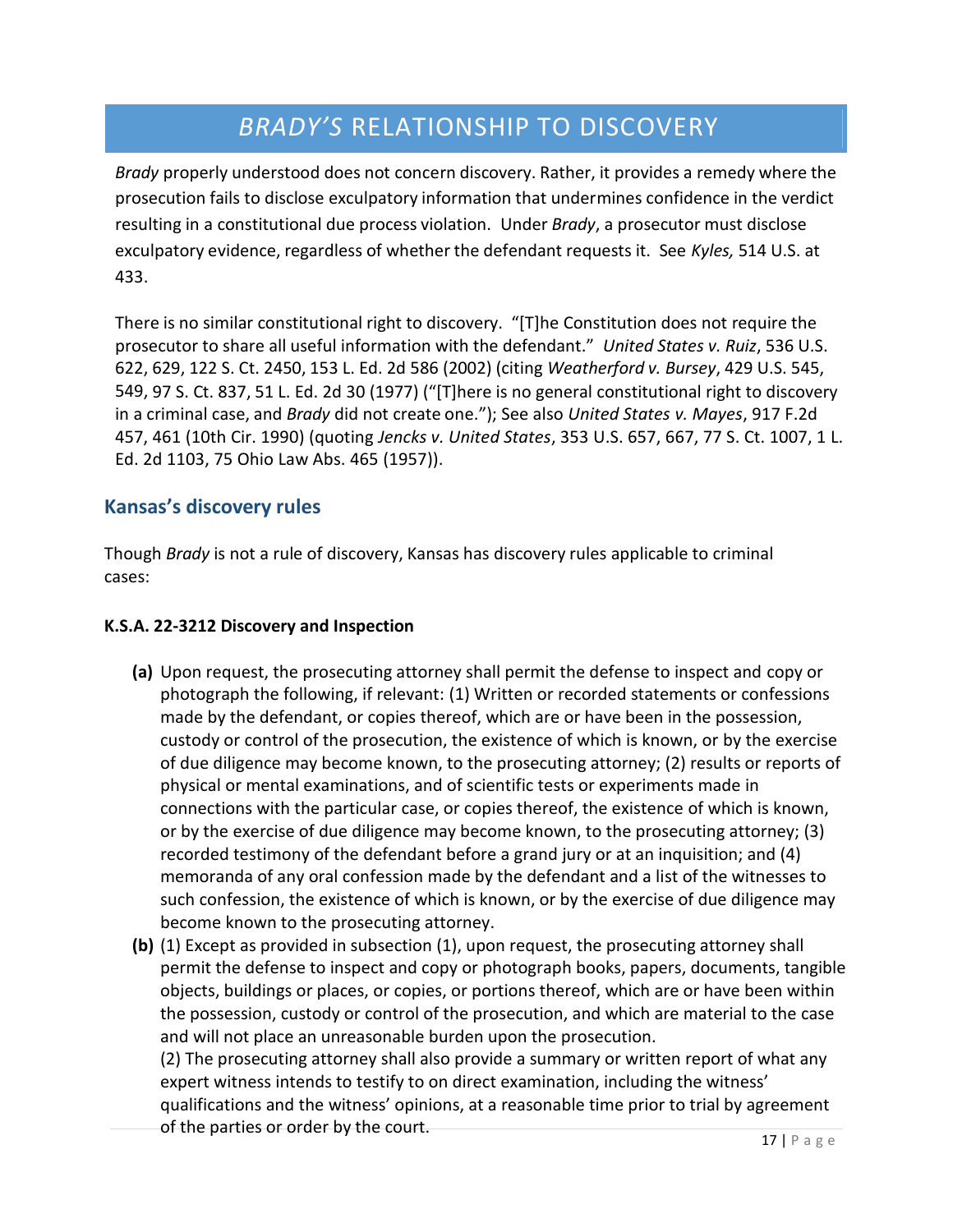(3) Except as provided in subsections (a)(2) and (a)(4), and as otherwise provided by law, this section does not authorize the discovery or inspection of reports, memoranda or other internal government documents made by officers in connection with the investigation or prosecution of the case, or of statements made by state witnesses or prospective state witnesses, other than the defendant.

(4) Except as provided in subsection  $(g)$ , this section does not require the prosecuting attorney to provide unredacted vehicle identification numbers or personal identifiers of persons mentioned in such books, papers or documents

(5) As used in this subsection, personal identifiers include, but are not limited to, birthdates, social security numbers, taxpayer identification numbers, drivers license numbers, account numbers of active financial accounts, home addresses and personal telephone numbers of any victims or material witnesses.

(6) If the prosecuting attorney does provide the defendant's counsel with unredacted vehicle identification numbers or personal identifiers, the defendant's counsel shall not further disclose the unredacted numbers or identifiers to the defendant or any other person, directly or indirectly, except as authorized by order of the court.

(7) If the prosecuting attorney provides books, papers or documents to the defendant's counsel with vehicle identification numbers or personal identifiers redacted by the prosecuting attorney, the prosecuting attorney shall provide notice to the defendant's counsel that such books, papers, or documents had such numbers or identifiers redacted by the prosecuting attorney

(8) Any redaction of vehicle identification numbers or personal identifiers by the prosecuting attorney shall be by alteration or truncation of such numbers or identifiers and shall not be by removal.

**(c)** If the defense seeks discovery and inspection under subsection (a)(2) or subsection (b), the defense shall:

(1) Permit the attorney for the prosecution to inspect and copy or photograph scientific or medical reports, books, papers, documents, tangible objects, or copies or portions thereof, which the defense intends to produce at any hearing, are material to the case and will not place an unreasonable burden on the defense; and

(2) Provide for the attorney for the prosecution a summary or written report of what any expert witness intends to testify, including the witness' qualifications and the witness' opinions, at a reasonable time prior to trial by agreement of the parties or by order of the court.

- **(d)** Except as to scientific or medical reports, subsection (c) does not authorize the discovery or inspection of reports, memoranda or other internal defense documents made by the defendant, or the defendant's attorneys or agents in connection with the investigation or defense of the case, or of statements made by the defendant, or by prosecution or defense witnesses, or by prospective prosecution or defense witnesses, to the defendant, the defendant's agents or attorneys.
- **(e)** All disclosures shall be made at the times and in the sequence directed by the court. IN the absence of other directions from the court or stipulation by the parties, such disclosures shall be made as provided in this section.
- **(f)** The prosecuting attorney and the defense shall cooperate in discovery and reach agreement on the time, place and manner of making the discovery and inspection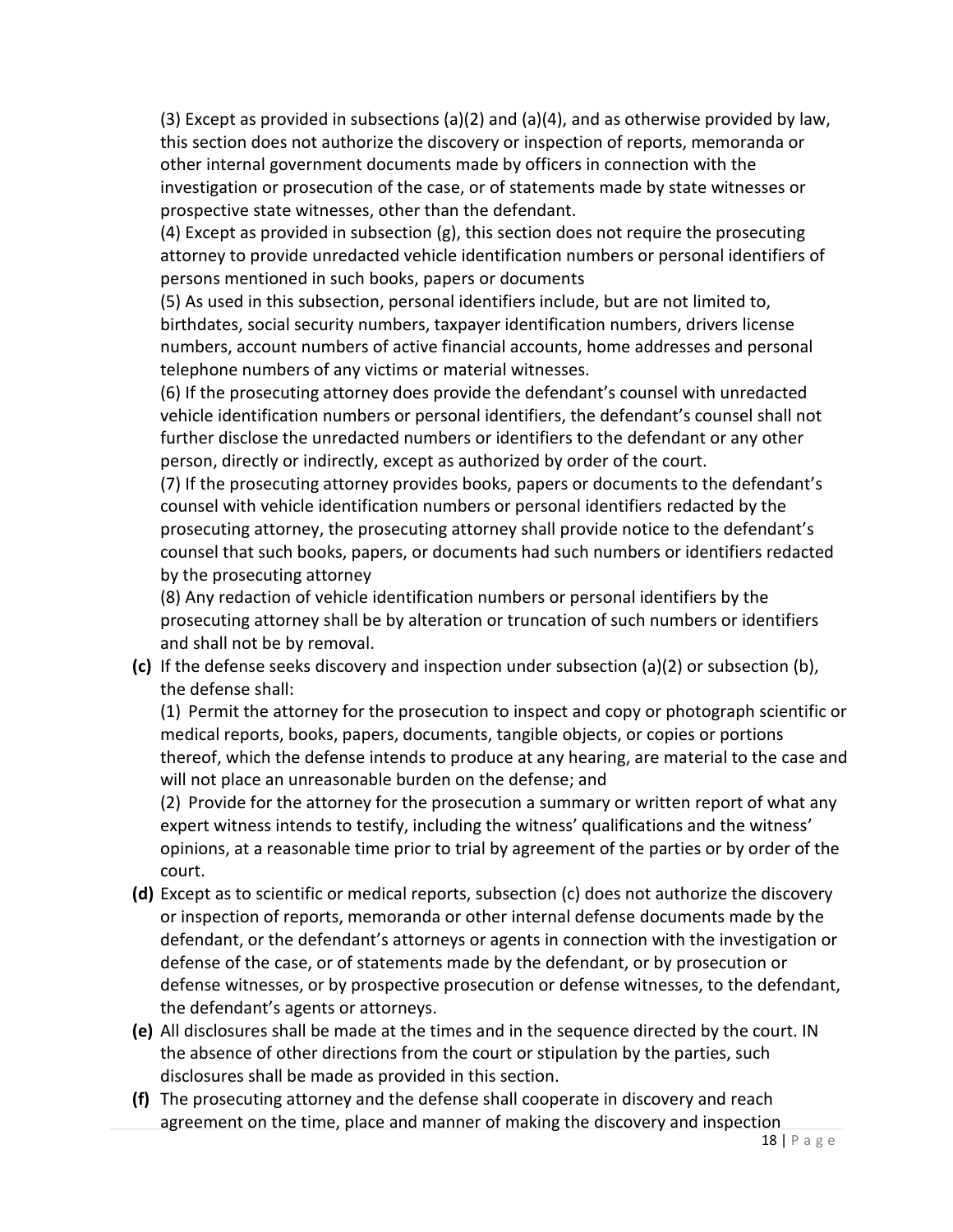permitted, so as to avoid the necessity for court intervention

- **(g)** Upon a sufficient showing the court may at any time order that the discovery or inspection be denied, restricted, enlarged or deferred or make such other order as it appropriate. Upon motion, the court may permit either party to make such showing, in whole or in part, in the form of a written statement to be inspected privately by the court. If the court enters an order granting relief following such a private showing, the entire text of the statement shall be sealed and preserved in the records of the court to be made available to the appellate court in the event of an appeal.
- **(h)** Discovery under this section must be completed no later than 21 days after arraignment or at such reasonable later time as the court may permit.
- **(i)** If, subsequent to compliance with an order issued pursuant to this section, and prior to or during trial, a party discovers additional material previously requested or ordered which is subject to discovery or inspection under this section, the party shall promptly notify the other party or the party's attorney or the court of the existence of the additional material. If at any time during the course of the proceedings it is brought to the attention of the court that a party has failed to comply with this section or with an order issued pursuant to this section, the court may order such party to permit the discovery or inspection of materials not previously disclosed, grant a continuance, or prohibit the party from introducing in evidence that material not disclosed, or it may enter such other order as it deems just under the circumstances.
- **(j)** For crimes committed on or after July 1, 1993, the prosecuting attorney shall provide all prior convictions of the defendant known to the prosecuting attorney that would affect the determination of the defendant's criminal history for purposes of sentencing under a presumptive sentencing guidelines system as provided in K.S.A. 21-4701 et seq., prior to their repeal, or the revised Kansas sentencing guidelines act, article 68 of chapter 21 of the Kansas Statutes Annotated, and amendments thereto.
- **(k)** The prosecuting attorney and defense shall be permitted to inspect and copy any juvenile files and records of the defendant for the purpose of discovering and verifying the criminal history of the defendant.
- **(l)** (1) In any criminal proceeding, any property or material that constitutes a visual depictions, as defined in subsection (a)(2) of K.S.A. 2016 Supp. 21-5510, and amendments thereto, shall remain in the case, custody and control of either the prosecution, law enforcement or the court.
	- (2) Notwithstanding subsection (b), if the state makes property or material described in this subsection reasonably available to the defense, the court shall deny any request by the defense to copy, photograph, duplicate or otherwise reproduce any such property or material submitted as evidence.
	- (3) For purposes of this subsection, property or material described in this subsection shall be deemed to be reasonably available to the defense if the prosecution provides ample and liberal opportunity for inspection, viewing and examination of such property or material at a government facility, whether inside or outside the state of Kansas, by the defendant, the defendant's attorney and any individual the defendant may seek to qualify to furnish expert testimony at trial.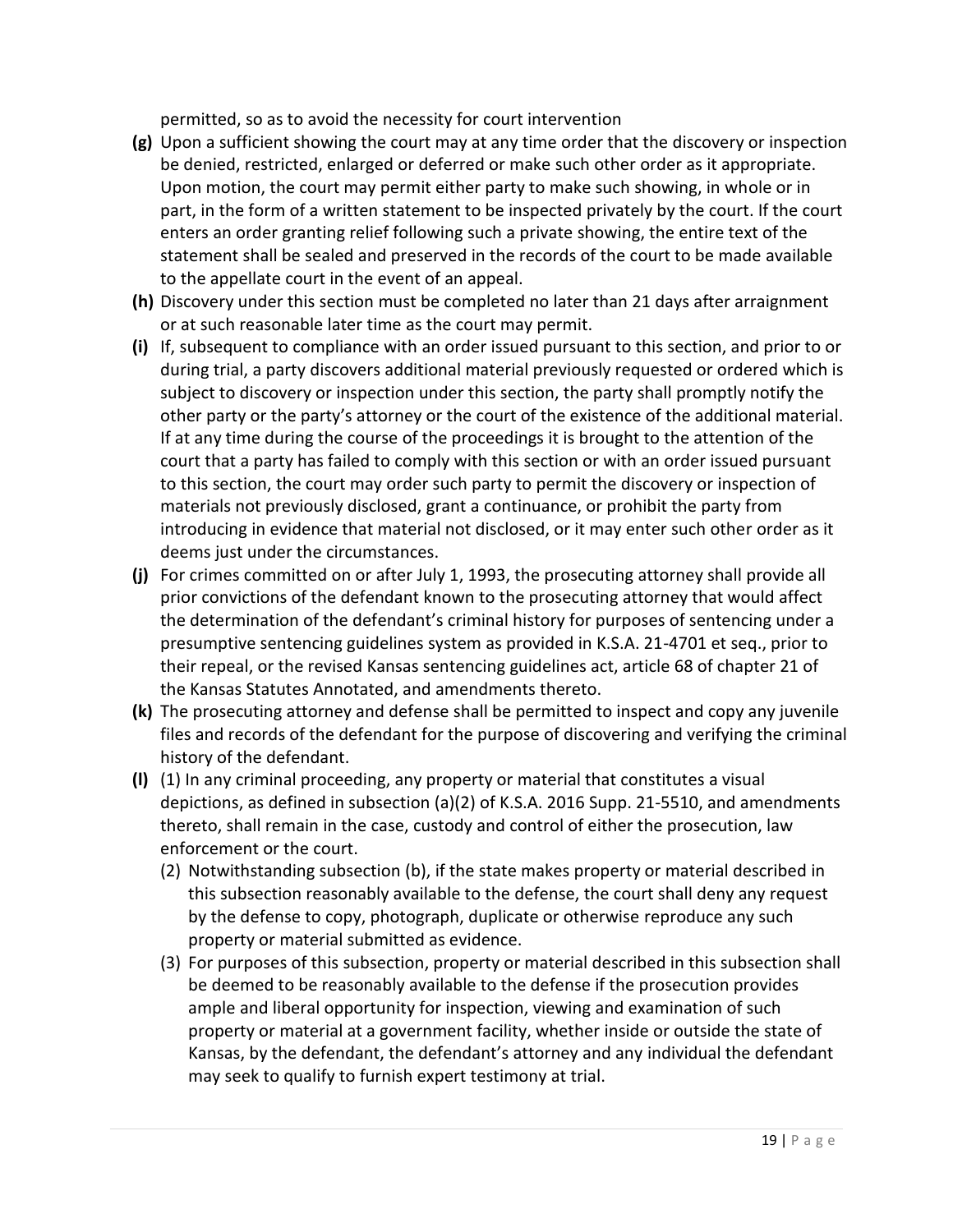The Kansas Supreme Court has held that K.S.A. 22-3212 is controlling in criminal discovery matters and that it "sets out comprehensive notice and discovery requirements for the parties in criminal trials." *State v. Edwards*, 299 Kan. 1008, 1016, 327 P.3d 469, 475 (2014).

It is important to note though, that the duty of disclosure is ongoing. In *State v. Carr*, the Kansas Supreme Court held that "after initial compliance with a discovery order, if a party discovers additional material responsive to a previous request, "the party shall promptly notify the other party or the party's attorney or the court of the existence of the additional material." K.S.A. 22- 3212(g). If a party fails to comply with this obligation the court "may order such party to permit the discovery or inspection of materials not previously disclosed, grant a continuance, or prohibit the party from introducing in evidence the material not disclosed, or it may enter such other order as it deems just under the circumstances." K.S.A. 22-3212(g)." *State v. Carr*, 300 Kan. 1, 218- 19, 331 P.3d 544, 686 (2014).

# **DISPUTED DISCLOSURE**

If a defendant requests disclosure of materials that the government contends are not discoverable under Brady, the trial court may conduct an in camera review of the disputed materials. See, e.g., *US v. Prochilo*, 629 F.3d 264, 268 (CA 1, 2011). "To justify such a review, the defendant must make some showing that the materials in question could contain favorable, material evidence. . . . This showing cannot consist of mere speculation. . . . Rather, the defendant should be able to articulate with some specificity what evidence he hopes to find in the requested materials, why he thinks the materials contain this evidence, and finally, why this evidence would be both favorable to him and material. *Id.* at 268–69 (citing, *Pennsylvania v. Ritchie*, 480 U.S. 39, 58 n.15, 107 S. Ct. 989, 94 L. Ed. 2d 40 (1987)).

# *Confidential informants*

Generally, the people are not required to disclose the identity of confidential informants. *State v. Clovis*, 248 Kan. 313, 324-25, 807 P.2d 127, 135 (1991). However, a defendant may attempt to show that the identity of the informant is material to his defense. *State v. Braun*, 209 Kan. 181, 185, 495 P.2d 1000, *cert. denied*, 409 U.S. 991 (1972). The Supreme Court of Kansas has held that "if a trial court is unsure about the materiality of a confidential informant's identity, an in camera review may be appropriate. Speculation and suspicion alone are not adequate grounds for requiring exposure. A trial court must find a reasonable probability that the informant could give needed testimony regarding guilt or innocence before disclosing the identity of the informant." *State v. Pink*, 236 Kan. 715, 717, 696 P.2d 358 (1985). Once a court has ordered the disclosure of the identity of a confidential informant, "failure of the prosecution to comply with [the order] can result in dismissal of the case." *State v. Clovis*, 248 Kan. 313, 330, 807 P.2d 127, 135 (1991) (citing *State v. Shilling*, 238 Kan. at 601).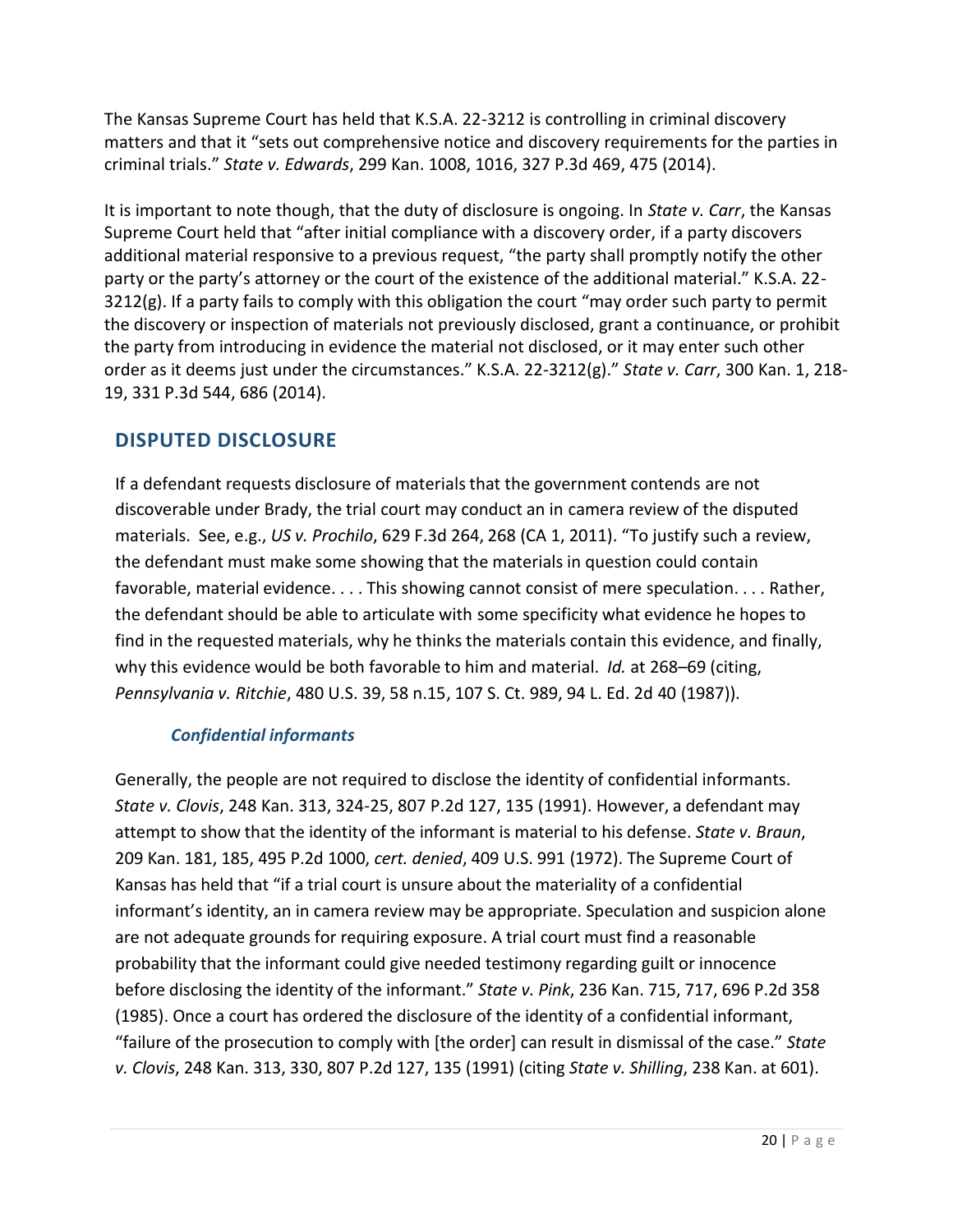#### *Privileged information*

When privileged information is at issue, the Kansas Court of Appeals has thus far followed the ruling in *Ritchie* that "a criminal defendant is entitled under due process to an in camera review of potential privileged records held by a state agency which the defendant alleged might disclose exculpatory evidence." *State v. Willis*, 51 Kan. App. 2d 971, 985-88, 358 P.3d 107, 118-20 (2015) (citing *Pennsylvania v. Ritchie*, 480 U.S. 39, 58 n. 15; 107 S. Ct. 989; 94 L. Ed. 2d 40 (1987)). See also *State v. Shoptaw*, 30 Kan. App. 2d 1059, 1063-66, 56 P.3d 303, *rev. denied*, 275 Kan. 968 (2002) (holding that "it is impossible to say whether any of the information contained in [the alleged victim's] record would have been material to Shoptaw's defense because no one involved in the case looked at the subpoenaed records, and therefore in order to adequately protect Shoptaw's constitutional rights, as well as [the alleged victim's] interest in her privileged communications with the treatment facility" this court ordered the district court to conduct an in camera review of the record "to determine if there is any evidence that probably would have changed the outcome of the trial" 30 Kan. App. 2d at 1066; *State v. Griswold*, No. 94, 835, 2006 Kan. App. Unpub. LEXIS 1037, 2006 WL 2440009, \*1-4 (Kan. App. 2006) (unpublished opinion) (holding that in camera review of privileged information can be necessary when a defendant is unable to determine the materiality of the information because she does not have access to them outside of the court's presence).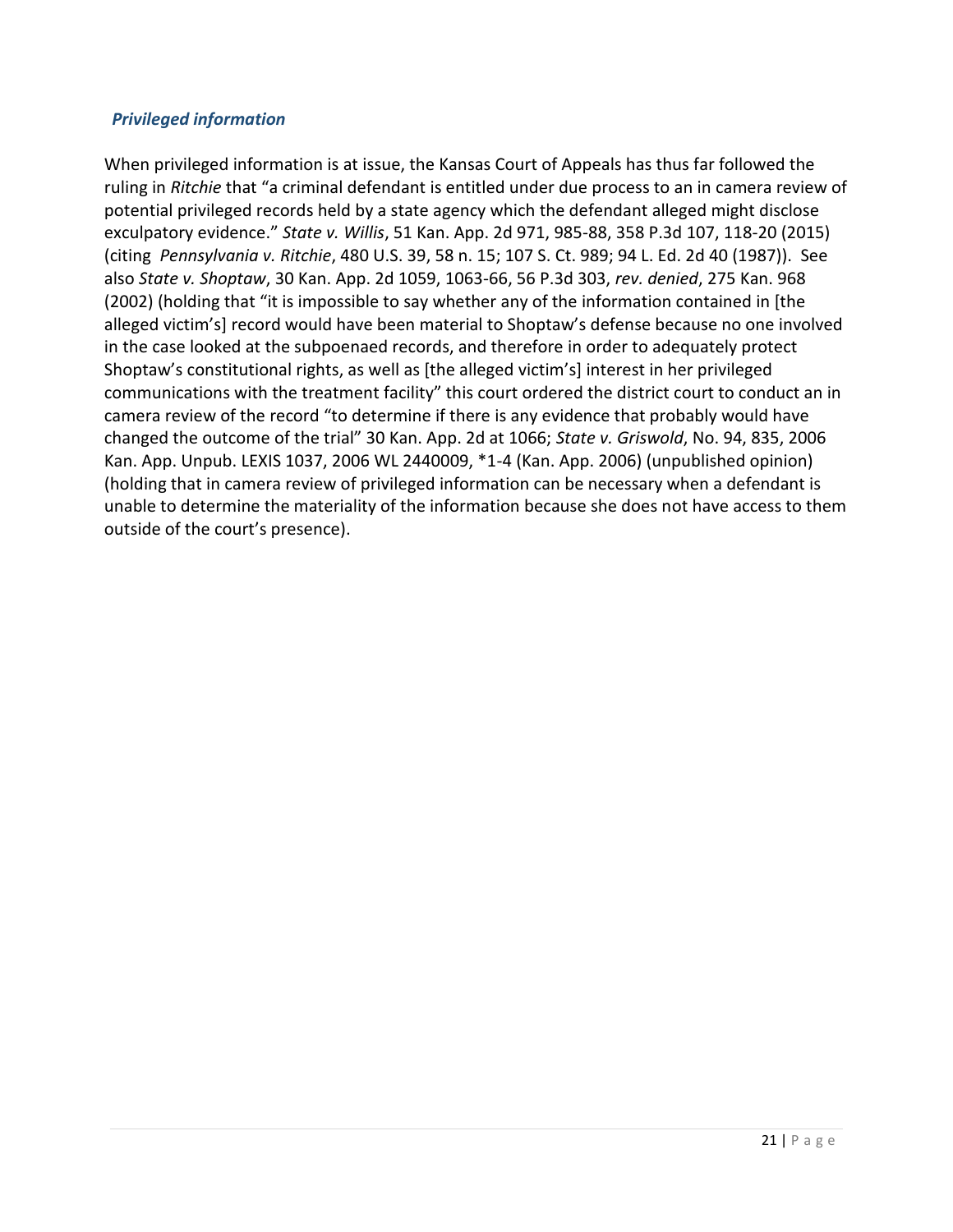# **CONCLUSION**

"[I]t must be remembered that *Brady* is a constitutional mandate. It exacts the *minimum* that the prosecutor, state or federal, must do" to avoid violating a defendant's due process rights. *United States v. Beasley*, 576 F.2d 626, 630 (CA 5, 1978) (emphasis added).

Given that fact, prosecutors must give careful consideration when deciding which evidence must be disclosed, regardless of whether the law requires disclosure. The overriding principle is that earlier discussed: the prosecutor's duty is to secure justice and ensure that the defendant receives justice, not simply to convict. Taking into account not only legal obligations, but ethical duties will ensure that the best possible decision is reached.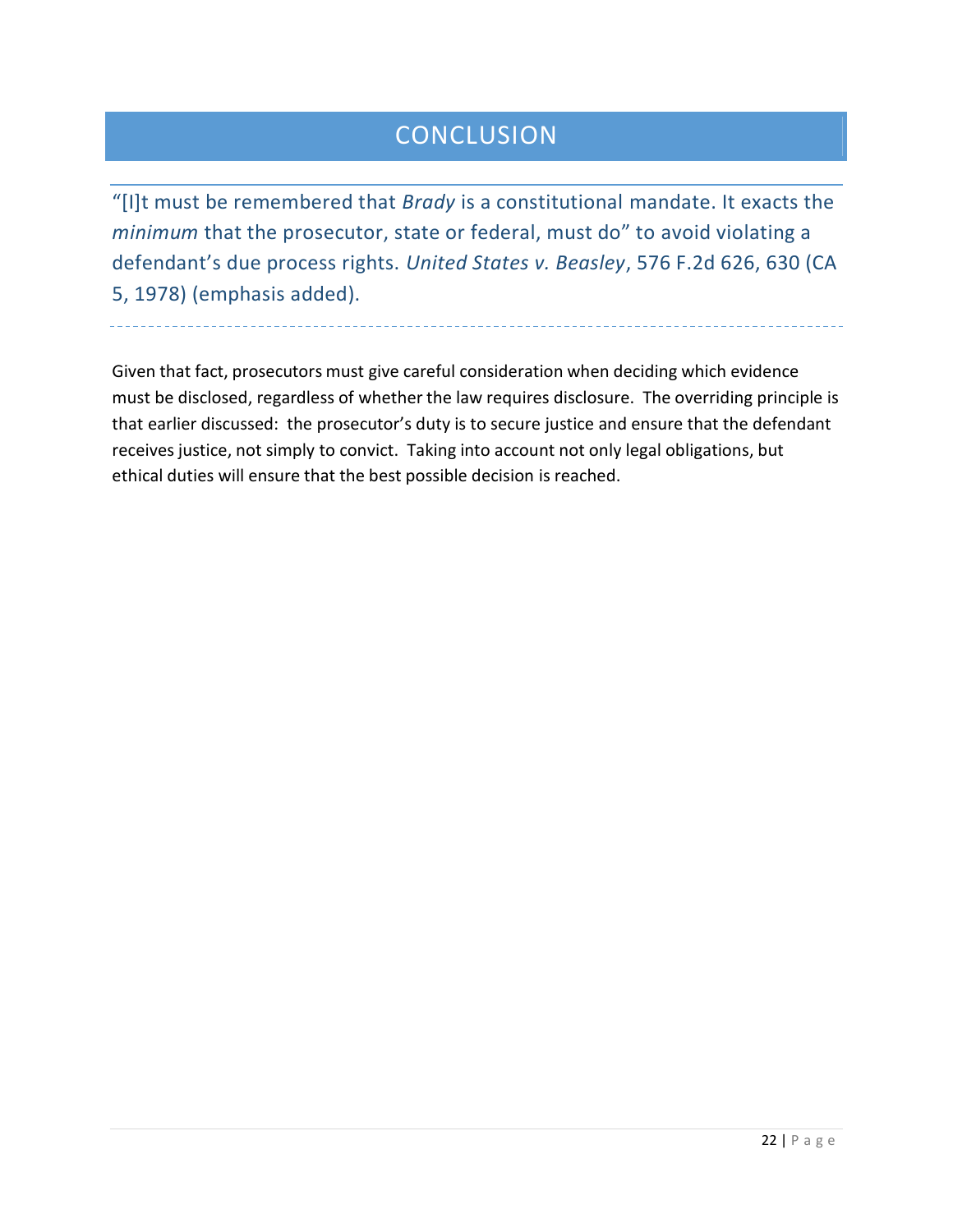# **APPENDIX A: EXAMPLES OF EXCULPATORY EVIDENCE**

## *Any evidence inconsistent with an element of the crime or defendant's guilt*

- Confession by codefendant; *Brady*, 373 U.S. at 84.
- Affirmative defense, necessity; *Finley v. Johnson,* 243 F.3d 215, 221–22 (CA 5, 2001).
- $\triangleright$  Prosecution possessed independently corroborated information that would have strengthened defendant's credibility in claiming duress; *US v. Udechukwu,* 11 F.3d 1101, 1106 (CA 1, 1993).
- $\triangleright$  Psychiatric evaluation done during pretrial detention could have strengthened insanity defense; *US v. Spagnoulo,* 960 F.2d 990, 993–95 (CA 11, 1992).

# *Failure of witness to identify defendant*

The failure of any person who participated in an identification procedure to make a positive identification of the defendant, regardless of whether the government anticipates calling that person as a witness at trial:

- $\triangleright$  The sole eyewitness told police on night of murder and a few days later that he could not make an identification; *Smith v. Cain,* 132 S. Ct. at 629–30.
- $\triangleright$  Six eyewitness statements contained physical details that were inconsistent with defendant and more closely resembled state's key witness; *Kyles,* 514 U.S. at 423–25.

# *Information that links someone other than the defendant to the crime*

- Evidence that another person confessed to stabbing the victim; *DiSimone v. Phillips,* 461 F.3d 181, 195 (CA 2, 2006).
- $\triangleright$  Undisclosed evidence that car driven by someone other than defendant was seen speeding away from murder scene; *Monroe v. Angelone,* 323 F.3d 286, 313, 316 n.20 (CA 4, 2003).
- $\triangleright$  Description by eyewitness of person who picked up cocaine closely matched another witness rather than defendant; *United States v. Robinson,* 39 F.3d 1115, 1116–19 (CA 10, 1994).

#### *Information casting doubt on the accuracy of any evidence*

- $\triangleright$  Suppressed notes of FBI agent cast doubt on whether defendant had intent to commit offense; *United States v. Triumph Capital Group, Inc.,* 544 F.3d 149, 162–65 (CA 2, 2008).
- Investigative report concluding that fire was accidental and not arson, which prosecution had used as aggravating factor in murder case; *Benn v. Lambert,* 283 F.3d 1040, 1060–62 (CA 9, 2002).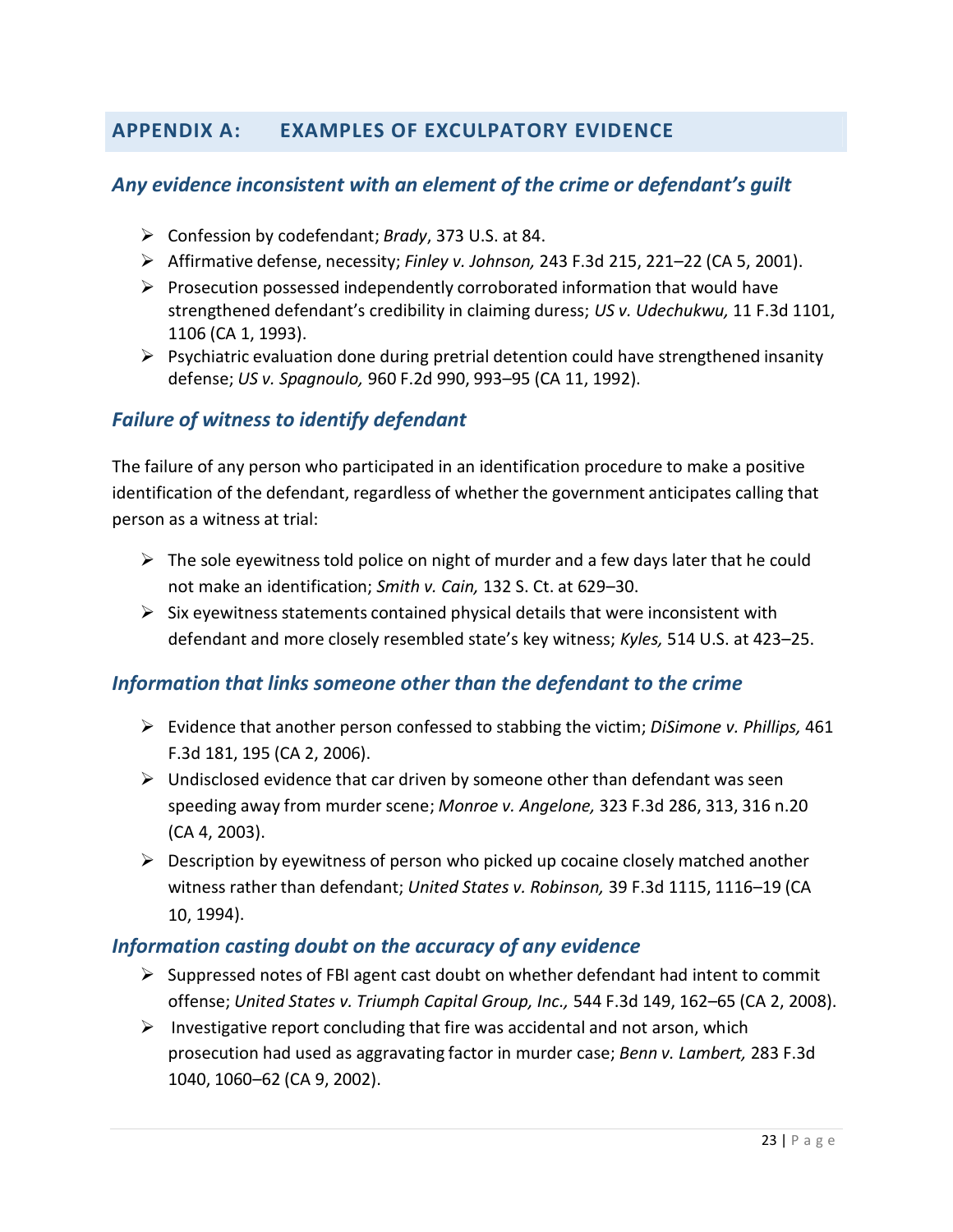- Undisclosed photograph most likely would have "destroyed" credibility of key prosecution witness; *Ballinger v. Kerby,* 3 F.3d 1371, 1376 (CA 10 1993).
- Evidence that the gun defendant allegedly fired at police was inoperable; *United States ex rel. Smith v. Fairman,* 769 F.2d 386, 391 (CA 7, 1985).

# *Any information favorable and material to the sentencing phase*

- $\triangleright$  Any information favorable and material to the defendant in the sentencing phase; *Brady*, 373 U.S. at 85–86.
- $\triangleright$  Death sentence could have been affected by evidence that defendant may have been drunk or high when committing murders; *Cone v. Bell,* 556 U.S. 449, 474–75 (2009)
- $\triangleright$  Prior inconsistent statement by key witness describing lower amount of drugs sold by defendant that could affect his sentence; *United States v. Weintraub,* 871 F.2d 1257, 1261–65 (CA 5, 1989).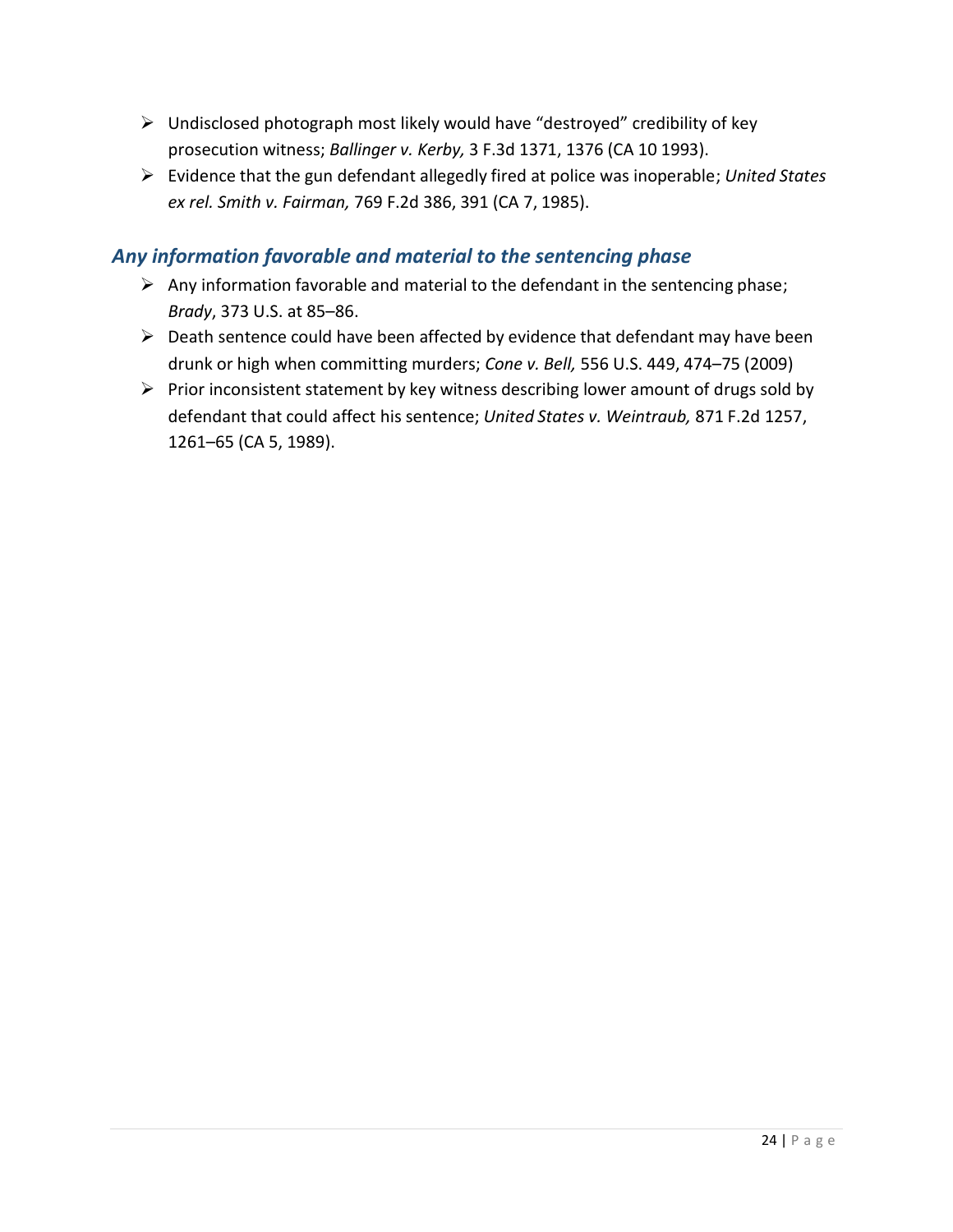# **APPENDIX B: EXAMPLES OF IMPEACHMENT EVIDENCE**

## *Inconsistent statements of witness the prosecution intends to call*

- $\triangleright$  Impeachment evidence not material where witness had been impeached at trial with his prior inconsistent statements and with alleged "concessions" made to his son; *State v. Armstrong* , 240 Kan. 446, 452, 731 P.2d 249, *cert. denied* 482 U.S. 929, 107 S. Ct. 3215, 96 L. Ed. 2d 702 (1987)
- $\triangleright$  All statements made orally or in writing by any witness the prosecution intends to call in its case-in-chief that are inconsistent with other statements made by that same witness; *Strickler v. Greene,* 527 U.S. 263, 281, 119 S. Ct. 1936, 144 L. Ed. 2d 286 (1999)
- Undisclosed witness statements inconsistent with trial testimony; *Kyles v. Whitley*, 514 U.S. 419, 437, 115 S. Ct. 1555, 131 L. Ed. 2d 490, 441–46 (1995).
- Note written by two victim witnessesthat contradicted testimony; *Youngblood v. West Virginia*, 547 U.S. 867, 869–70, 126 S. Ct. 2188, 165 L. Ed. 2d 269 (2006).

# *All plea agreements entered into by the government in this case or related cases with any witness the government intends to call*

- Undisclosed deal between prosecutor and key witness; *Douglas v. Workman*, 560 F.3d 1156, 1174–75 (CA 10, 2009).
- $\triangleright$  As part of his plea deal reducing charges against him and limiting his sentence in return for testifying, one of three murder suspects agreed to refrain from undergoing psychiatric evaluation so as to avoid questions about his mental capacity; *Silva v. Brown*, 416 F.3d 980, 986–87 (CA 9, 2005).

# *Any favorable dispositions of criminal charges pending against witnesses the prosecutor intends to call*

- $\triangleright$  Informal agreement to reduce charges against witness in different case in return for his testimony against defendant; *Akrawi v. Booker*, 572 F.3d 252, 263 (CA 6, 2009).
- $\triangleright$  Several instances of prosecutor dropping charges in other cases against witness in exchange for testimony against defendant; *Douglas v. Workman*, 560 F.3d 1156, 1166– 67 (CA 10, 2009).
- $\triangleright$  Key witness had several pending charges against him dropped during prosecution of defendant; *Singh v. Prunty*, 142 F.3d 1157, 1162 (CA 9, 1998).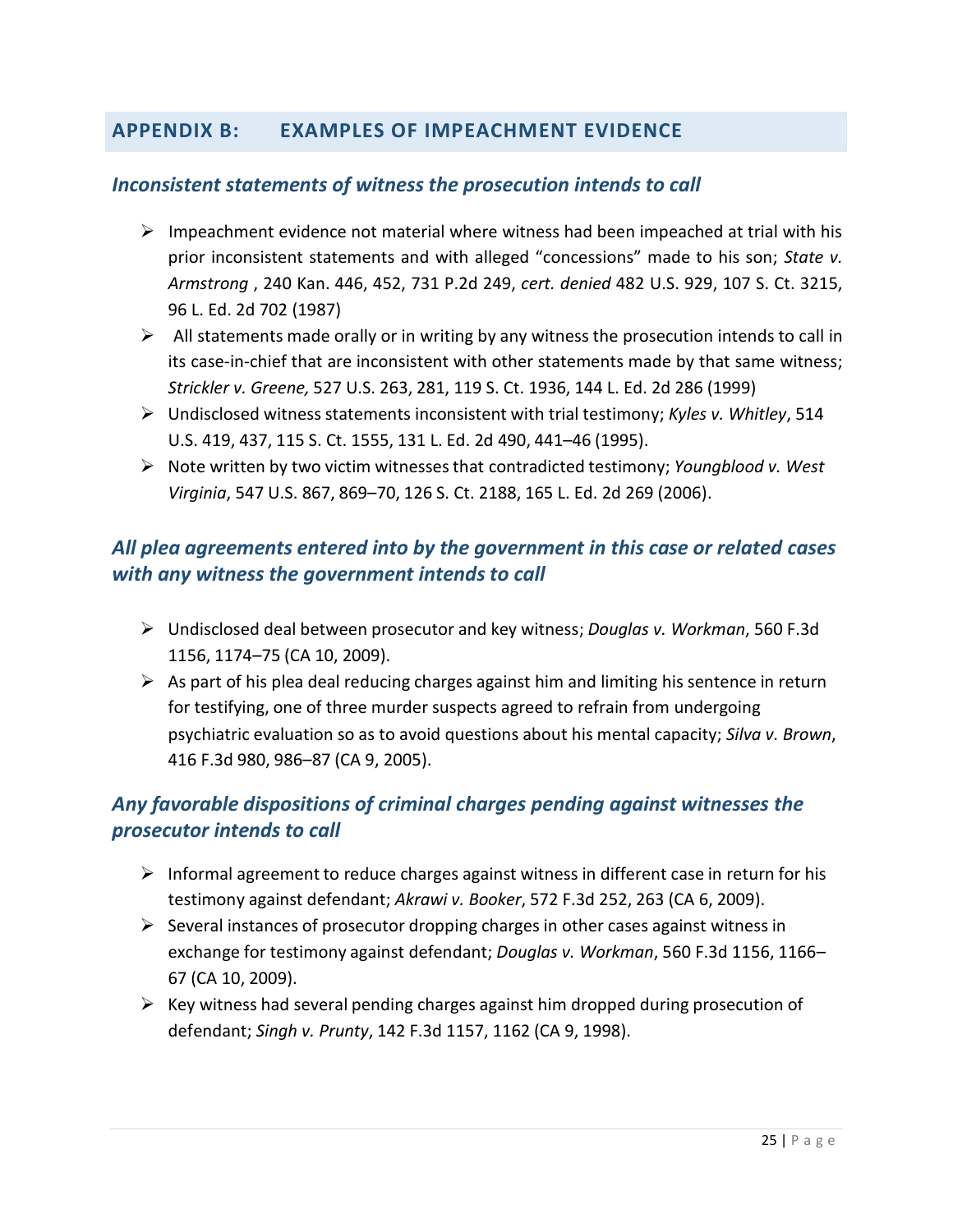*Offers or promises made or other benefits provided, directly or indirectly, to any witness in exchange for cooperation or testimony, including:*

### *Dismissed or reduced charges*

- $\triangleright$  Witness who actually killed drug supplier was told he might have capital murder charges reduced if he testified that defendant drug dealer hired him to do the shooting; *Wolfe v. Clarke*, 691 F.3d 410, 417–18 (CA 4, 2012).
- $\triangleright$  Key prosecution witness, who was originally charged as codefendant, had other felony charges dismissed; *US v. Smith*, 77 F.3d 511, 513–16 (D.C. Cir. 1996).
- $\triangleright$  Promise to drop all charges against two witnesses in exchange for testimony against defendant; *Blankenship v. Estelle*, 545 F.2d 510, 513– 14 (CA 5, 1977).

## *Immunity or offers of immunity*

- Alleged promise of immunity to key witness; *Horton v. Mayle*, 408 F.3d 570, 578–81 (CA 9, 2005).
- $\triangleright$  Alleged promise by state attorney to grant immunity from prosecution on numerous prior offenses in exchange for testimony; *Haber v. Wainwright*, 756 F.2d 1520, 1523 (CA 11, 1985).

#### *Expectations of downward departures or reduction of sentence*

- $\triangleright$  Assistance to key witness with pre-parole release and reinstatement of lost good-time credits; *Douglas v. Workman*, 560 F.3d 1156, 1174–75 (CA 10, 2009).
- $\triangleright$  Key witness led to believe she would receive reduced sentence in her case if she testified against husband in his case; *Tassin v. Cain*, 517 F.3d 770, 778–79 (CA 5, 2008).
- $\triangleright$  State's key witness was scheduled to go before parole board—of which prosecutor was a member—seeking a sentence commutation just a few days after he was to testify against defendant; *Reutter v. Solem*, 888 F.2d 578, 581–82 (CA 8, 1989).
- $\triangleright$  Promise to testifying codefendant, who earlier pled guilty, to recommend probation; US v. Gerard, 491 F.2d 1300, 1303–04 (CA 9, 1974).

#### **<sup>** $\triangle$ **</sup>** Assistance in other criminal proceedings—federal, state, or local

 $\triangleright$  District attorney's office dropped four pending charges after witness met with prosecutor with offer to testify; *Bell v. Bell*, 512 F.3d 223, 233 (CA 6, 2008).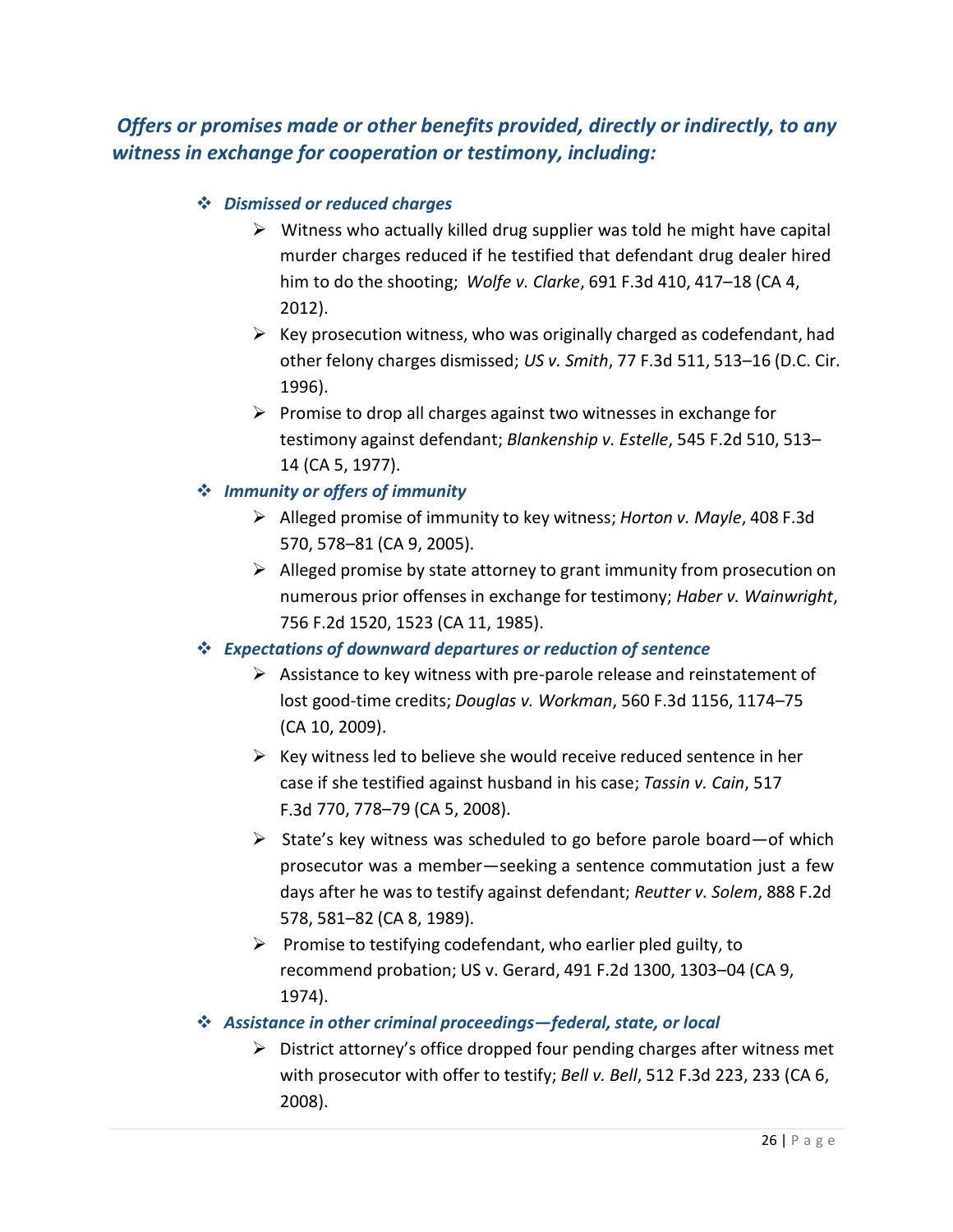- $\triangleright$  Key witness expected, and later received, "an extremely favorable plea agreement" on unrelated state charges; *US v. Risha*, 445 F.3d 298, 299– 02 (CA 3, 2006).
- $\triangleright$  Prosecutor arranged for informant to be released without being charged after stop for traffic offense led to arrest on outstanding warrants; *Benn v. Lambert*, 283 F.3d 1040, 1057 (CA 9, 2002).
- $\cdot$  Considerations regarding forfeiture of assets, forbearance in seeking revocation *of professional licenses or public benefits, waiver of tax liability, or promises not to suspend or disbar a government contractor*
	- $\triangleright$  Government's failure to initiate asset forfeiture proceedings or enforce civil liability for unpaid taxes related to key witness's former drug dealing indicated leniency in return for cooperation; *US v. Shaffer*, 789 F.2d 682, 688–89 (CA 9, 1986).

## *Stays of deportation or other immigration benefits*

- $\triangleright$  Undocumented alien working as paid confidential informant was given "special parole visa through INS" in return for cooperation with DEA; *US v. Blanco*, 392 F.3d 382 (CA 9, 2004).
- $\triangleright$  While waiting to testify against defendant, illegal aliens who were caught trying to enter the United States received "significant benefits, including Social Security cards, witness fees, permits allowing travel to and from Mexico, travel expenses, living expenses, some phone expenses, and other benefits; *US v. Sipe*, 388 F.3d 471, 488–89 (CA 5, 2004).

#### *Monetary or other benefits, paid or promised*

- $\triangleright$  Payments to witnesses for assistance in undercover drug operation and testimony in court); *US v. Bagley*, 473 U.S. 667, 683–84 (1985).
- $\triangleright$  Witness who provided the only evidence contradicting defendant's selfdefense claim worked as paid confidential informant for local authorities before and after defendant's trial; *Robinson v. Mills*, 592 F.3d 730, 737– 38 (CA 6, 2010).
- $\triangleright$  Witness gang members "received a continuous stream of unlawful, indeed scandalous, favors from staff at the U.S. Attorney's office while jailed [and] awaiting the trial of the defendants," including lax supervision that allowed drug use and drug dealing, long distance telephone calls, and sexual contact with visitors; *US v. Boyd*, 55 F.3d 239, 244–45 (CA 7, 1995).
- $\triangleright$  Government's failure to disclose protective custody and its substantial payment of almost \$10,000 to primary witness; *US v. Librach*, 520 F.2d 550, 553 (CA 8, 1975); *Cf. Wilson v. Beard*, 589 F.3d 651, 662 (CA 3, 2009)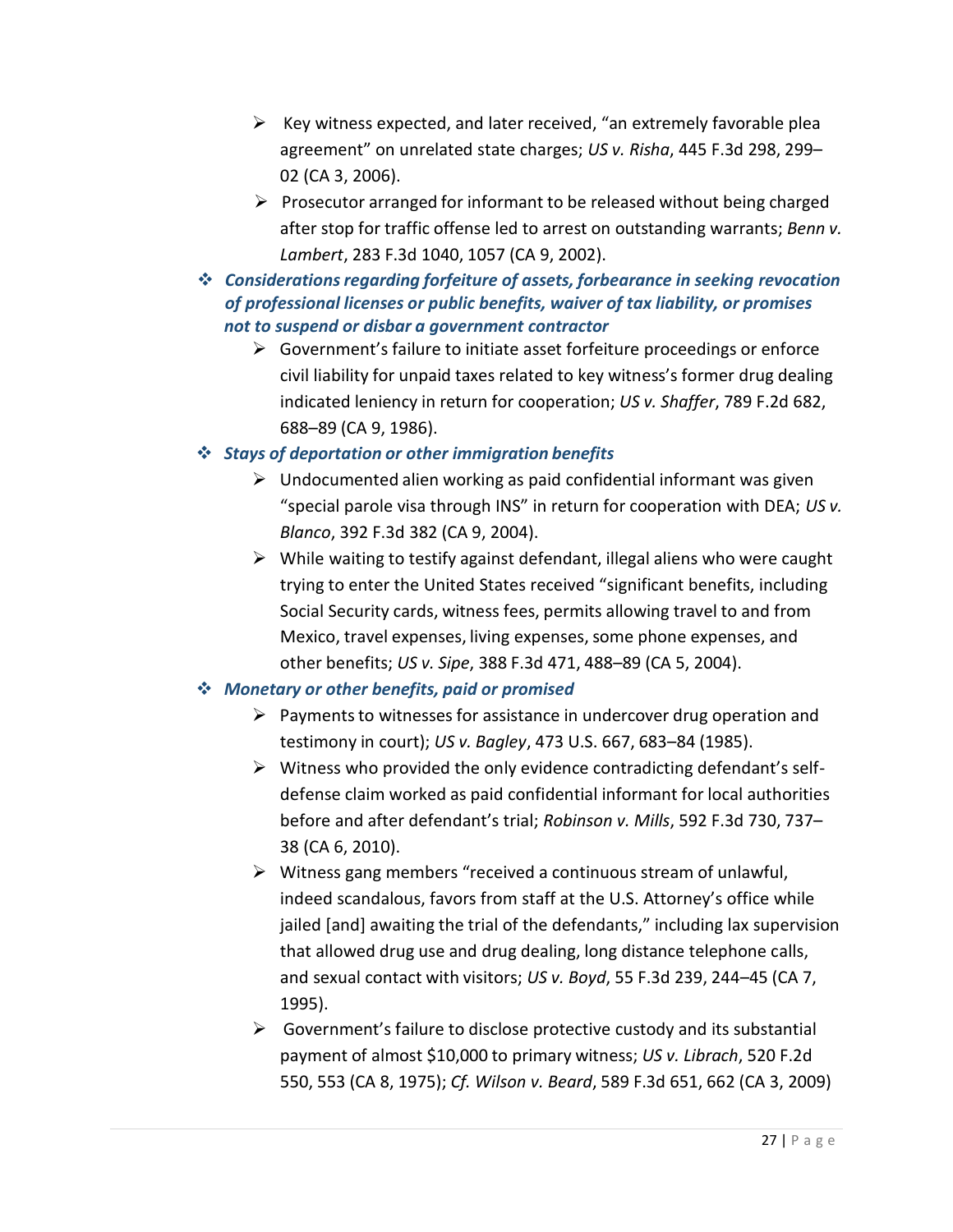(officer "loaned money, interest free, to [witness] during the time period when [witness] acted as a police informant").

- *Non-prosecution agreements*
	- $\triangleright$  Promise to key witness—and alleged coconspirator—that he would not be prosecuted if he testified against defendant; *Giglio v. US*, 405 U.S. 150, 152– 55 (1972).
	- $\triangleright$  Prosecution promised not to prosecute key witness—a convicted felon for possession of a firearm; *Monroe v. Angelone*, 323 F.3d 286, 312–14 (CA 4, 2003).
	- $\triangleright$  Witness was promised he would not be prosecuted in a separate case if he testified; *US v. Sanfilippo*, 564 F.2d 176, 177–79 (CA 5, 1977).
- *Letters to other law enforcement officials setting forth the extent of a witness's assistance or making recommendations on the witness's behalf*
	- $\triangleright$  Law enforcement personnel promised prisoner-witness to bring his cooperation to attention of judges and prosecutors in other cases to help him get reduced sentences; *Jackson v. Brown*, 513 F.3d 1057, 1070–72 (CA 9, 2008).
	- $\triangleright$  In exchange for testimony, government agreed to write letter to Parole Commission outlining cooperation of witness who was imprisoned for other offense; *US v. Bigeleisen*, 625 F.2d 203, 208 (CA 8, 1980).

#### *Relocation assistance or more favorable conditions of confinement*

- $\triangleright$  Question whether relocation payments witness received were sufficient to warrant evidentiary hearing for *Brady* violation; *Quezada v. Scribner*, 611 F.3d 1165, 1168–69 (CA 9, 2010).
- $\triangleright$  Promise to recommend that witness be allowed to serve California sentence in Arizona to be closer to his family; *Jackson v. Brown*, 513 F.3d 1057, 1070–71 (CA 9, 2008).
- $\triangleright$  In exchange for testifying, witness who was in jail for other offenses sought placement in different building and participation in work-release program; *Bell v. Bell*, 512 F.3d 223, 232–33 (CA 6, 2008); *Cf. US v. Talley*, 164 F.3d 989, 1003 (CA 6, 1999) (where witness "was the government's key witness and his credibility was at issue throughout the trial, failure to disclose a relocation benefit to the jury would have violated the rule set forth in Giglio").

#### *Consideration or benefits to culpable or at-risk third parties*

 $\triangleright$  Before admitting to shooting victim and implicating defendant, witness received assurances from prosecutor that his 14-year-old son would not be prosecuted; *LaCaze v. Warden Louisiana Correctional Institute for*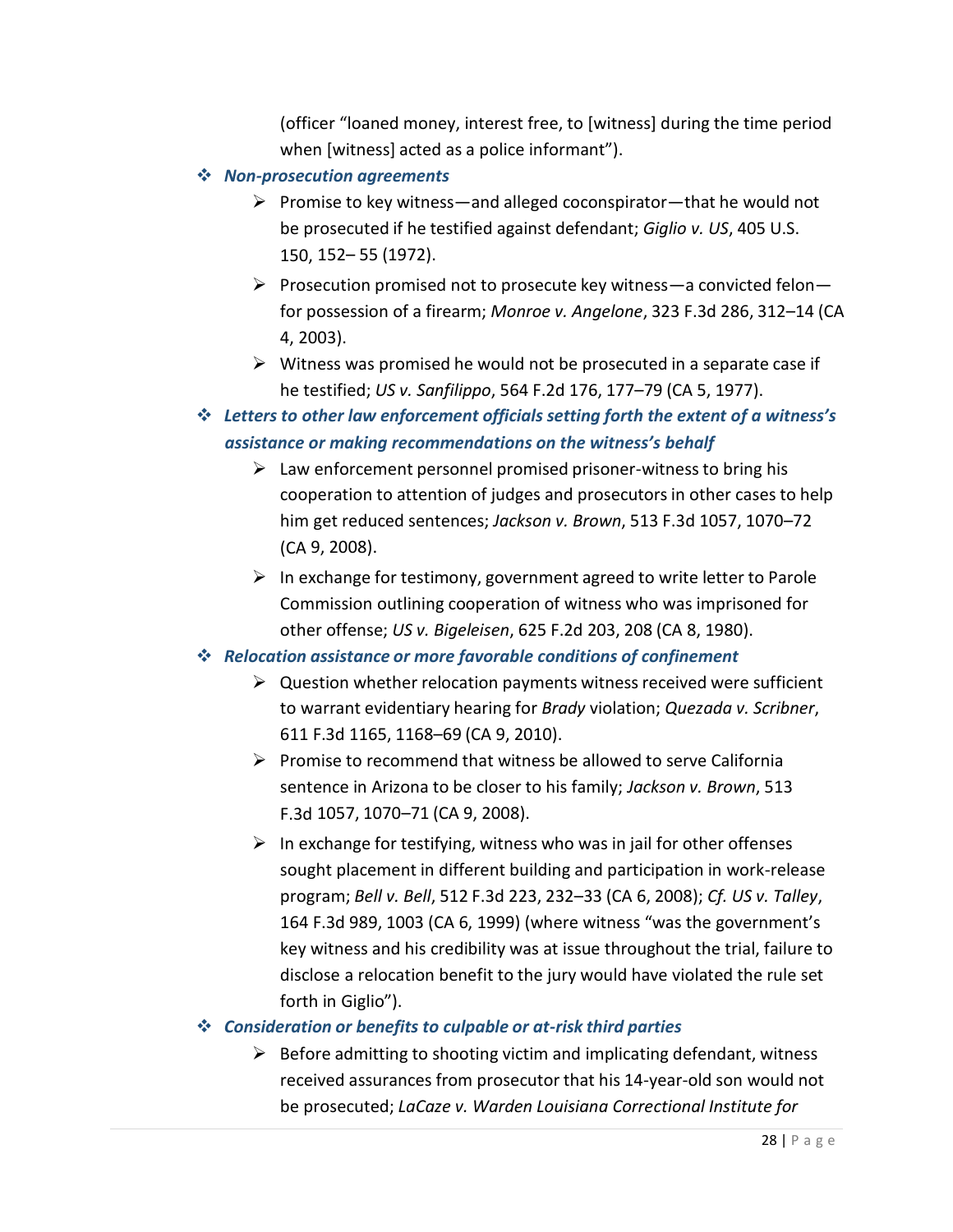*Women*, 645 F.3d 728, 735–36; denial of reh'g en banc, 647 F.3d 1175 (2011)

 $\triangleright$  Key witness was promised his girlfriend would be released from custody if he incriminated defendant; *Harris v. Lafler*, 553 F.3d 1028, 1033–35 (CA 6, 2009); *Cf. Graves v. Dretke*, 442 F.3d 334, 342–44 (CA 5, 2006) (prosecution did not reveal that the key witness—himself a possible suspect in murder case—tried to protect his wife from prosecution but had earlier made statement that she was present during crime).

# *Prior convictions of witnesses the prosecutor intends to call*

- $\triangleright$  Misinformation about criminal record of key government witness who was confidential informant; *US v. Bernal-Obeso*, 989 F.2d 331, 332–33 (CA 9, 1993);
- $\triangleright$  Prosecution failed to disclose main witness's numerous convictions and deals he made with prosecution to testify; *Ouimette v. Moran*, 942 F.2d 1, 10–11 (CA 1, 1991).
- Codefendant granted immunity for testimony had prior criminal record; *US v. Auten*, 632 F.2d 478 (CA 5, 1980).

# *Pending criminal charges against any witness known to the government*

- $\triangleright$  Letters to other county prosecutor urging dismissal of pending charge against witness; *Sivak v. Hardison*, 658 F.3d 898, 909–11 (CA 9, 2011).
- Key witness faced charges of sexual misconduct with minor; *US v. Kohring*, 637 F.3d 895, 903–04 (CA 9, 2010).
- $\triangleright$  "Forbearance on potential charges ... to secure the cooperation of a witness" must be disclosed to defense; *Cargall v. Mullin*, 317 F.3d 1196, 1215–16 (CA 10, 2003).

# *Prior specific instances of conduct by any witness known to the government that could be used to impeach the witness (i.e. under MRE 608)*

- Alleged attempts by key witness to suborn perjurious testimony in different case; *US v. Kohring*, 637 F.3d 895, 906 (CA 9, 2010).
- $\triangleright$  Evidence that confidential informant breached prior agreement with DEA and continued to use illegal drugs despite testifying that she had stopped; *US v. Torres*, 569 F.3d 1277, 1282–83 (CA 10, 2009).
- Information that victim had made false accusations of similar nature; *US v. Velarde*, 485 F.3d 553, 561–63 (10th Cir. 2007)
- $\triangleright$  Informant's history of committing crimes and "regularly" lying while acting as informant; *Benn v. Lambert*, 283 F.3d 1040, 1054–56 (CA 9, 2002).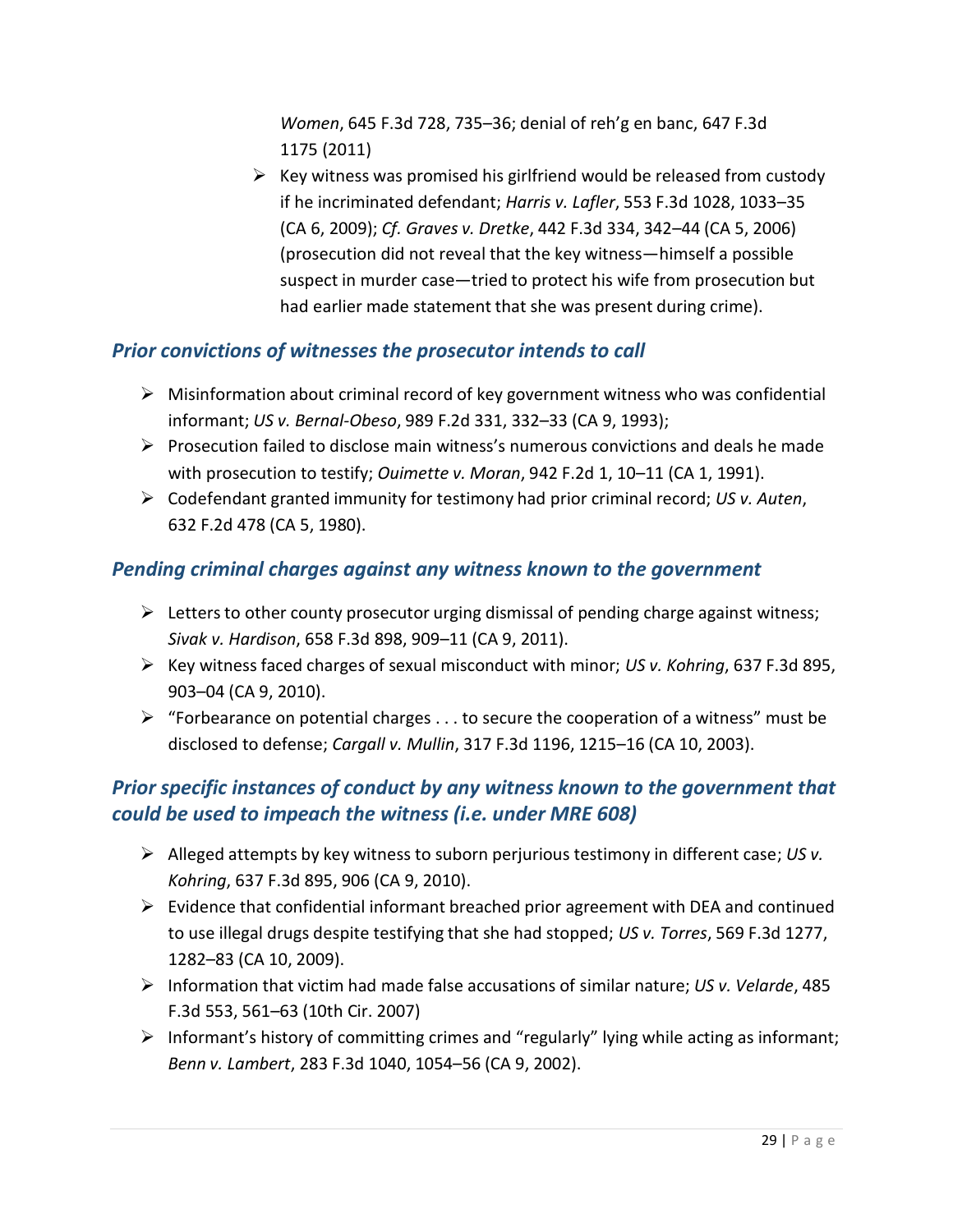$\triangleright$  Two witnesses attempted to influence testimony of another witness by threatening him and his family; *US v. O'Conner*, 64 F.3d 355, 357–59 (CA 8, 1995) (per curiam)

# *Substance abuse, mental health issues, or physical or other impairments known to the government that could affect any witness's ability to perceive and recall events*

- $\triangleright$  Medical reports indicating "jailhouse informant" witness was schizophrenic and had history of lying; *Gonzalez v. Wong*, 667 F.3d 965, 983–84 (CA 9, 2011).
- $\triangleright$  Government witness's history of severe mental problems which showed witness was prescribed psychotropic drugs during relevant time period; another witness also had undisclosed mental issues; *Wilson v. Beard*, 589 F.3d 651, 660–62 (CA 3, 2009).
- Evidence that key witness was using drugs during trial; *Benn v. Lambert*, 283 F.3d 1040, 1056 (CA 9, 2002).
- $\triangleright$  Evidence that a key witness said he suffered from a disorder (PTSD) that affected his ability to distinguish events of his son's murder from the facts pertaining to the instant case might have affected his credibility had he been questioned about it on crossexamination, but was not material in the instant case due to the level of recall the witness showed during trial. *State v. Francis*, 282 Kan. 120, 151, 145 P.3d 48, 71 (2006)

# *Information known to the government that could affect any witness's bias, such as:*

#### *Animosity toward the defendant*

- $\triangleright$  Evidence that defendant and codefendant were "at war" would have advanced defendant's claim that he was not part of charged drug conspiracy; *US v. Aviles-Colon*, 536 F.3d 1, 19–21 (CA 1, 2008).
- $\triangleright$  Evidence not revealed until presentence report that key witness "personally disliked" defendant *US v. Sipe*, 388 F.3d 471, 477 (CA 9, 2004), *Cf. Schledwitz v. US*, 169 F.3d 1003, 1014–15 (CA 6, 1999) (key witness, portrayed as "neutral and disinterested expert" during petitioner's fraud prosecution, actually had for years been actively involved in investigating petitioner and interviewing witnesses against him).
- $\triangleright$  Informant, who was key witness, owed defendant money, thus giving him incentive to send defendant to prison; *US v. Steinberg*, 99 F.3d 1486, 1491 (CA 9, 1996).

#### *Previous relationship with law enforcement authorities*

 $\triangleright$  Key government witness worked as paid informant in other criminal cases before and after defendant's trial; *Robinson v. Mills*, 592 F.3d 730, 737 (CA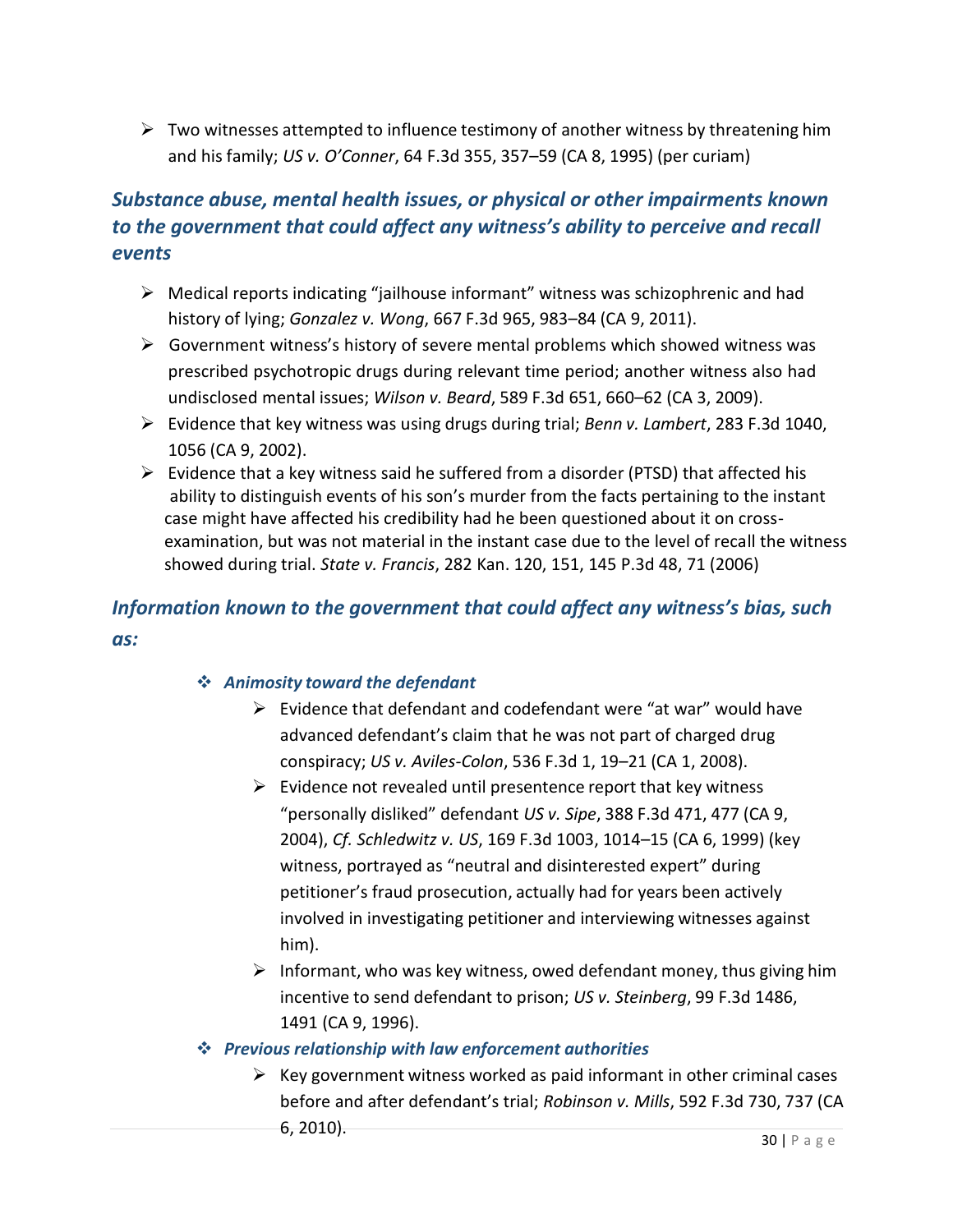- $\triangleright$  Two prior undisclosed contracts between confidential informant witness and DEA; *US v. Torres*, 569 F.3d 1277, 1282–83 (CA 10, 2009).
- $\triangleright$  Key witness was informant for government in earlier, different drug investigation; *US v. Shaffer*, 789 F.2d 682, 688–89 (CA 9, 1986).

## *Prosecutorial misconduct*

- $\triangleright$  Threatening remark by prosecutor to "critical" prosecution witness who was on probation that if he did not "come through for us" he would be sent back to jail *US v. Scheer*, 168 F.3d 445, 449–53 (CA 11, 1999).
- $\triangleright$  Prosecutor failed to correct representations he made to jury which were damaging to defendant's duress defense, despite learning before trial ended that they were actually false; *US v. Alzate*, 47 F.3d 1103, 1110 (CA 11, 1995)
- Prosecution refused to reveal that a witness it chose not to call had signed a cooperation agreement to testify truthfully if requested and instead falsely claimed at trial that witness had invoked Fifth Amendment right to refuse to testify; *US v. Kojayan*, 8 F.3d 1315, 1318–19 (CA 9, 1993), *Cf. Douglas v. Workman*, 560 F.3d 1156, 1192–94 (CA 10, 2009) (prosecutor's "active concealment" of *Brady* violation that prevented defendant from presenting claim in timely fashion warranted allowing claim as a second or successive request for habeas relief).